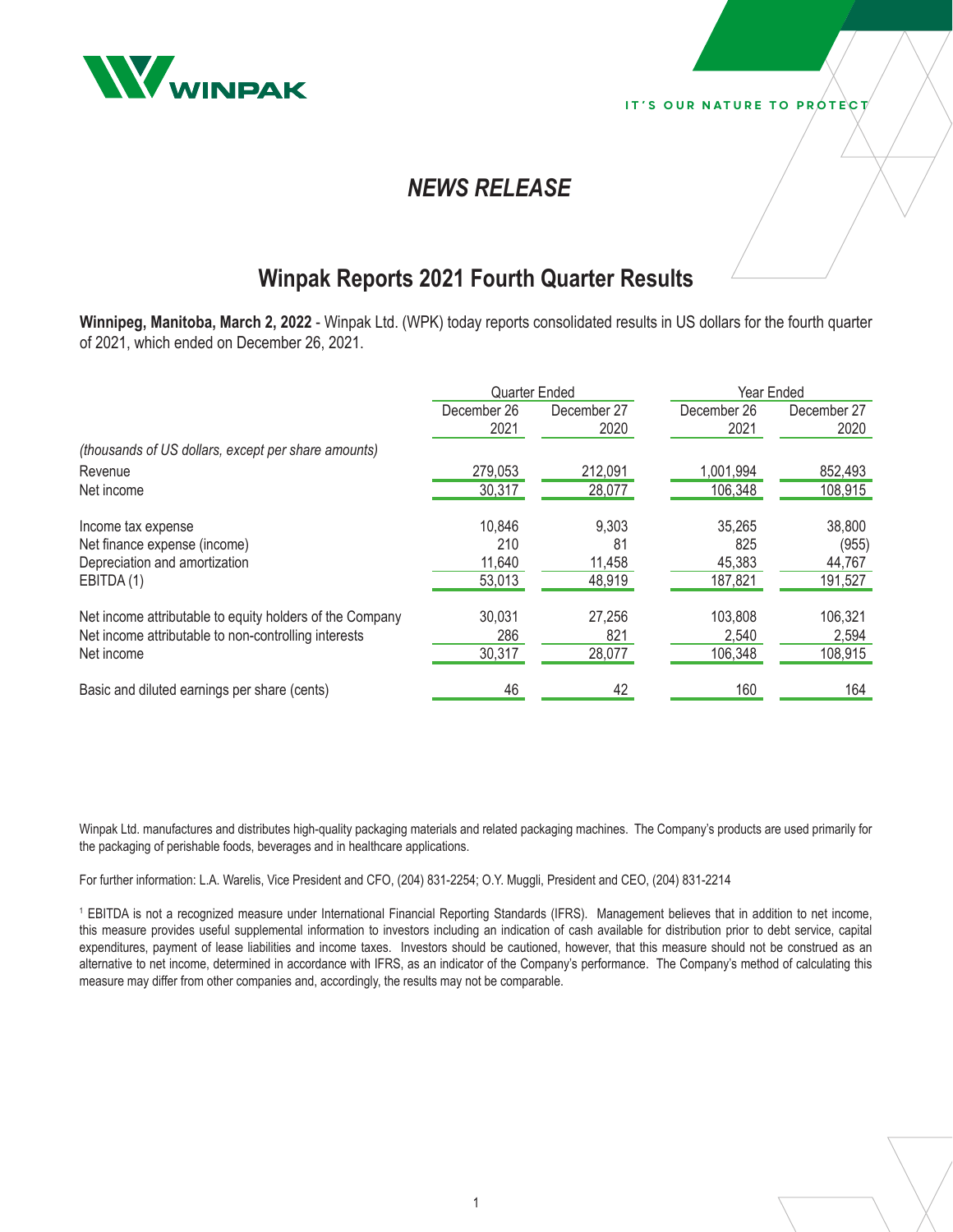

# **Management's Discussion and Analysis Contract Contract Contract Contract Contract Contract Contract Contract Contract Contract Contract Contract Contract Contract Contract Contract Contract Contract Contract Contract Co**

Forward-looking statements: Certain statements made in the following Management's Discussion and Analysis contain forward-looking statements including, but not limited to, statements concerning possible or assumed future results of operations of the Company. Forward-looking statements represent the Company's intentions, plans, expectations and beliefs, and are not guarantees of future performance. Such forward-looking statements represent Winpak's current views based on information as at the date of this report. They involve risks, uncertainties and assumptions and the Company's actual results could differ, which in some cases may be material, from those anticipated in these forward-looking statements. Factors that could cause results to differ from those expected include, but are not limited to: the terms, availability and costs of acquiring raw materials and the ability to pass on price increases to customers; ability to negotiate contracts with new customers or renew existing customer contracts with less favorable terms; timely response to changes in customer product needs and market acceptance of our products; the potential loss of business or increased costs due to customer or vendor consolidation; competitive pressures, including new product development; industry capacity, and changes in competitors' pricing; ability to maintain or increase productivity levels; ability to contain or reduce costs; foreign currency exchange rate fluctuations; changes in governmental regulations, including environmental, health and safety; changes in Canadian and foreign income tax rates, income tax laws and regulations. In addition, factors arising as a result of the Coronavirus (COVID-19) global pandemic that could cause results to differ from those expected include, but are not limited to: potential government actions, changes in consumer behaviors and demand, changes in customer requirements, disruptions of the Company's suppliers and supply chain, availability of personnel and uncertainty about the extent and duration of the pandemic. Unless otherwise required by applicable securities law, Winpak disclaims any intention or obligation to publicly update or revise this information, whether as a result of new information, future events or otherwise. The Company cautions investors not to place undue reliance upon forward-looking statements.

# *Financial Performance*

Net income attributable to equity holders of the Company for the fourth quarter of 2021 amounted to \$30.0 million or 46 cents in earnings per share (EPS), surpassing the 2020 corresponding result of \$27.3 million or 42 cents per share by 10.2 percent. Significant gains in sales volumes elevated EPS by 4.5 cents, of which 1.5 cents is estimated to be attributed to COVID-19. Gross profit margins led to an expansion in EPS of 4.0 cents. The level of net income attributable to non-controlling interests augmented EPS by a further 0.5 cents. Conversely, foreign exchange lessened EPS by 3.5 cents. In addition, operating expenses and income taxes had a minor unfavorable influence on EPS to the extent of 1.0 cent and 0.5 cents, respectively.

For the year ended December 26, 2021, net income attributable to equity holders of the Company of \$103.8 million or \$1.60 per share, decreased from the prior year's income of \$106.3 million or \$1.64 per share by 2.4 percent. Overall, higher sales volumes uplifted EPS by 15.0 cents. Of this amount, it is estimated that COVID-19 accounted for an increase of 3.0 cents while non-COVID-19 related sales growth positively affected EPS by 12.0 cents. Lower gross profit margins were a prominent factor, adversely impacting EPS by 16.0 cents. Higher operating expenses reduced EPS by 2.5 cents. Additionally, the change in net finance expense (income) and foreign exchange each subtracted 2.0 cents from EPS. Income taxes added 3.5 cents to EPS.

# *Operating Segments and Product Groups*

The Company provides three distinct types of packaging technologies: a) flexible packaging, b) rigid packaging and flexible lidding and c) packaging machinery. Each is deemed to be a separate operating segment.

The flexible packaging segment includes the modified atmosphere packaging, specialty films and biaxially oriented nylon product groups. Modified atmosphere packaging extends the shelf life of perishable foods, while at the same time maintains or improves the quality of the product. The packaging is used for a wide range of markets and applications, including fresh and processed meats, poultry, cheese, medical device packaging, high performance pouch applications and high-barrier films for converting applications. Specialty films include a full line of barrier and non-barrier films which are ideal for converting applications such as printing, laminating and bag making, including shrink bags. Biaxially oriented nylon film is stretched by length and width to add stability for further conversion using printing, metalizing or laminating processes and is ideal for food packaging applications such as cheese, fluid and viscous liquids, and industrial applications such as book covers and balloons.

The rigid packaging and flexible lidding segment includes the rigid containers, lidding and specialized printed packaging product groups. Rigid containers include portion control and single-serve containers, as well as plastic sheet, custom and retort trays, which are used for applications such as food, pet food, beverage, dairy, industrial and healthcare. Lidding products are available in die-cut, daisy chain and rollstock formats and are used for applications such as food, dairy, beverage, industrial and healthcare. Specialized printed packaging provides packaging solutions to the pharmaceutical, healthcare, nutraceutical, cosmetic and personal care markets.

Packaging machinery includes a full line of horizontal fill/seal machines for preformed containers and vertical form/fill/seal pouch machines for pumpable liquid and semi-liquid products and certain dry products.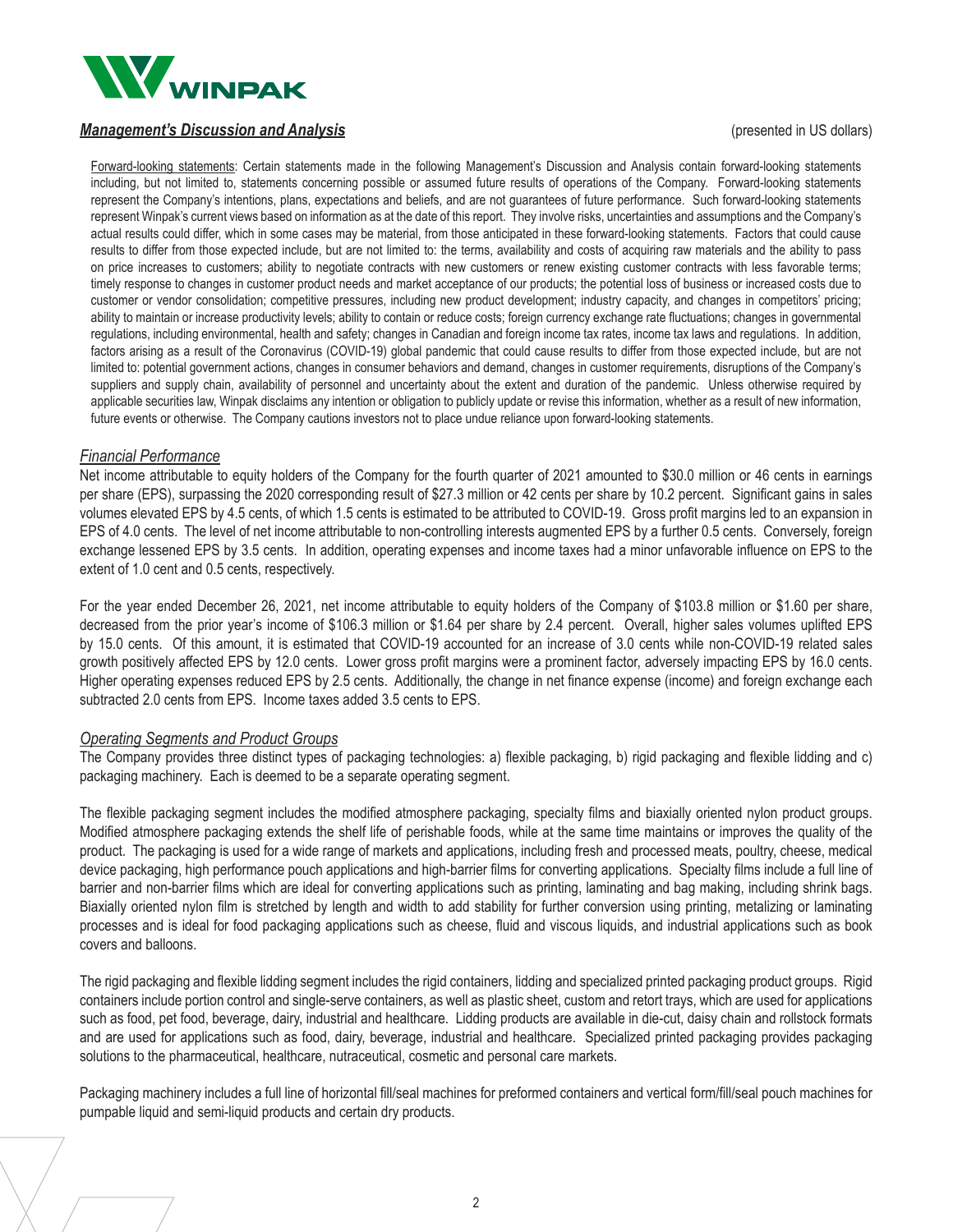# *Revenue*

COVID-19 has influenced the Company's product groups to varying degrees. Throughout 2021, sales order levels have improved notably with respect to customers that are aligned with the foodservice and hospitality industries. Simultaneously, for customers that serve the retail food market, volumes remained elevated. Relative to 2020, it is estimated that COVID-19 raised fourth quarter sales volumes between 2.5 to 3.5 percent and enhanced 2021 sales volumes between 1.5 to 2.5 percent.

For the second quarter in a row, the Company posted the highest revenue result in its history. Revenue in the fourth quarter of 2021 was \$279.1 million, representing an increase of \$67.0 million or 31.6 percent from the fourth quarter of 2020. Volumes advanced an impressive 12.3 percent. The rigid packaging and flexible lidding operating segment volumes grew by 19 percent in the quarter. The extraordinary increase in rigid container volumes stemmed from the new custom pet food tray product launch as well as the large expansion in condiment and snack food container activity. Healthy growth in lidding product group volumes was due to advancements in specialty beverage and retort pet food lidding. Within the flexible packaging operating segment, solid volume growth of 12 percent was realized. For the modified atmosphere packaging product group, exceptional volume growth reflected enhanced demand from customers that participate in the foodservice industry. Also impactful was the onboarding of frozen food business and the gains made with various customers that shifted their flexible packaging sourcing requirements to Winpak due to supply chain challenges that intensified during the latter part of 2021. Packaging machinery recorded a drop in volumes in the quarter as an exceptional number of machines were shipped in the final quarter of 2020. Selling price and mix changes had a significant positive effect on revenue of 18.9 percent as the persistent, sizeable increases in raw material costs during 2021 resulted in higher selling prices to customers. The impact of foreign exchange on revenue was negligible.

For 2021, revenue reached an all-time high of \$1,002.0 million, eclipsing the \$1 billion threshold for the first time in the Company's history, growing by 17.5 percent from the 2020 level of \$852.5 million. Volumes strengthened by 9.7 percent. Within the rigid packaging and flexible lidding operating segment, volumes climbed by 12 percent. The substantial increase in rigid container volumes was a combination of customers' new product offerings, notably pet food trays and dessert containers, and elevated condiment and snack food container shipments. Lidding product group volumes were modestly higher, highlighted by new retort pet food lidding business along with buoyant snack food lidding activity. Sizeable volume growth was realized by the specialized printed packaging product group as new nutraceutical packaging business was secured. The flexible packaging operating segment attained volume growth of 9 percent. In particular, modified atmosphere packaging volumes expanded due to the enhanced demand for meat and cheese packaging. Major customers in both retail and foodservice markets raised their order levels considerably. Additionally, new frozen food packaging business was commercialized mid-year. Biaxially oriented nylon volumes benefitted from the heightened demand of non-food retail customers which was constrained in 2020 with the more restrictive public health orders. Similarly, specialty film volumes accelerated in the current year due to the rebound experienced by medical customers whose business was severely hampered by the pandemic in 2020. Packaging machinery volumes receded by 5 percent as several machines that were scheduled to be shipped towards the end of the year were deferred until early 2022 on account of supply chain delays for components. Compared to 2020, selling price and mix changes had a large favorable effect on revenue of 7.0 percent as the substantial increase in raw material costs throughout 2021 resulted in higher selling prices to customers. Foreign exchange had a minor positive influence of 0.8 percent on revenue.

# *Gross Profit Margins*

Gross profit margins receded to 27.6 percent of revenue in the fourth quarter of 2021 from the 30.8 percent recorded in the same quarter of 2020. However, gross profit increased by 17.6 percent from \$65.4 million in the fourth quarter of 2020 to \$76.9 million in the current quarter, while sales volumes accelerated by 12.3 percent over the same time frame. The impact was a relative increase in EPS of 4.0 cents. Selling price increases slightly outpaced raw material increases, a reflection of more profitable sales mix and the recovery of the dramatic rise in raw material costs through selling price pass-through adjustments to customers, of which 69 percent of Winpak's business is covered by contractual indexing programs.

For the current year, gross profit margins decreased to 27.4 percent of revenue versus the 2020 level of 30.9 percent. This resulted in an overall contraction in EPS of 16 cents. Raw material costs reached unprecedented levels, escalating to a much a greater extent than the corresponding selling price adjustments, lowering EPS by 27 cents. In accordance with the contractual timing of passing along these raw material cost increases to customers on formal price indexing programs, the average delay is approximately four months and was responsible for this inequity. With the robust expansion in sales volumes, the Company was able to achieve substantial manufacturing cost efficiencies which elevated EPS by 11 cents.

The raw material purchase price index declined by 2 percent from the third quarter of 2021 as polypropylene and polyethylene resins retreated by 15 percent and 5 percent, respectively, from the peaks reached in the previous quarter. In contrast, foil costs increased by 12 percent. From the start of 2021, the index advanced by an incredible 51 percent. The pronounced change in the index over the past 12 months was caused by the sustained, heightened global demand for the Company's key resins and adverse weather events which led to constrained producer supply.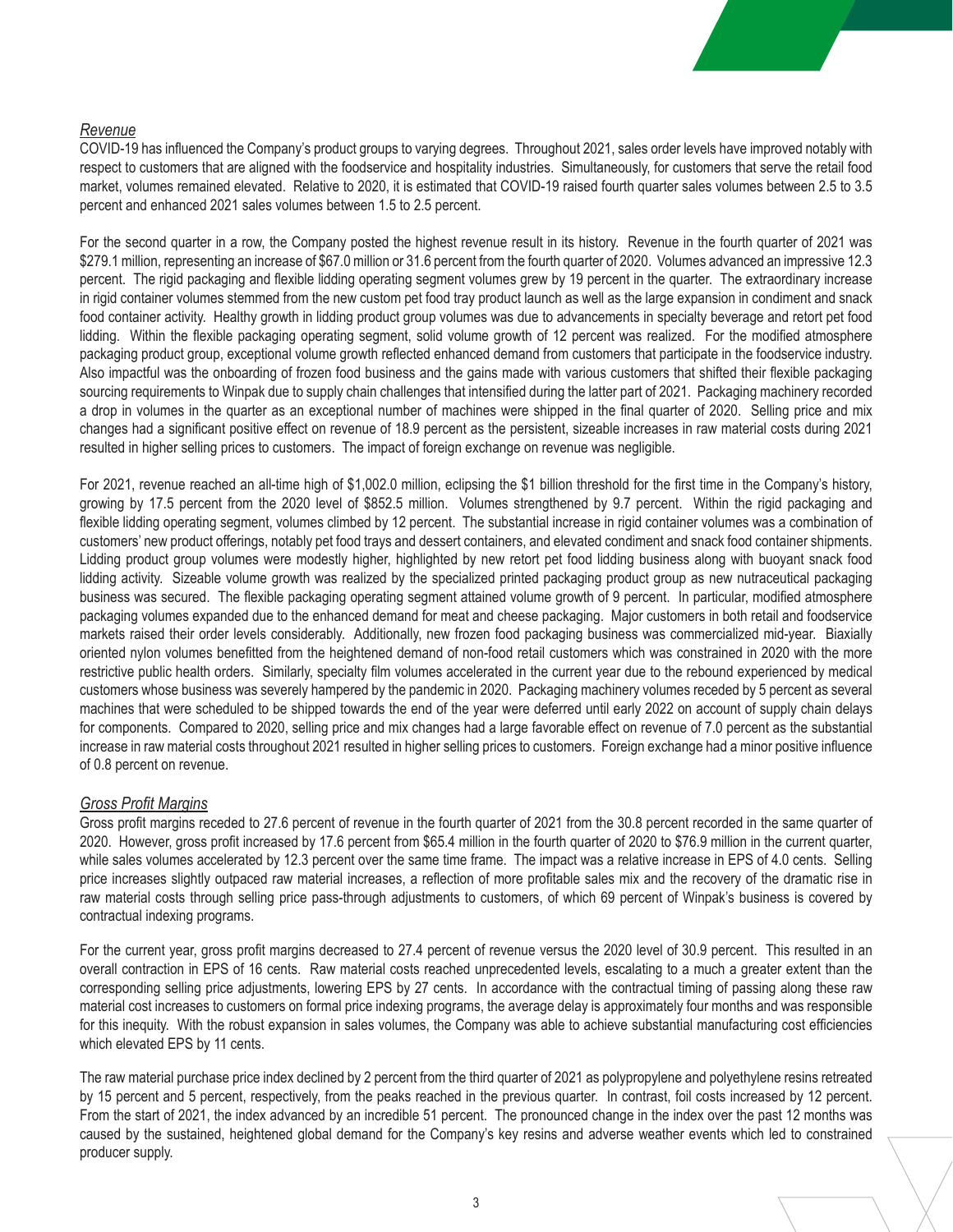

# *Expenses and Other*

Operating expenses in the fourth quarter of 2021, adjusted for foreign exchange, expanded at a greater rate relative to the progression in sales volumes and consequently, lowered EPS by 1.0 cent. Higher freight and distribution costs were the leading factor. Expected credit loss recoveries on trade and other receivables had the opposite effect and were in contrast to the expected credit loss expenses recorded in the fourth quarter of 2020. Foreign exchange lowered EPS by 3.5 cents in the quarter with the overriding component being the significant positive translation differences incurred in the final quarter of 2020 on the revaluation of Canadian dollar monetary assets and liabilities. A slight increase in the effective income tax rate in the final quarter of 2021 diminished EPS by 0.5 cents. A lower proportion of earnings attributable to non-controlling interests added 0.5 cents to EPS.

For the 2021 fiscal year, operating expenses, adjusted for foreign exchange, advanced at a rate of 11.4 percent in comparison to the 9.7 percent acceleration in sales volumes, subtracting 2.5 cents from EPS. Heightened freight and distribution costs, in combination with personnel additions to Winpak's salesforce to support strategic market growth initiatives, including the Wiicare healthcare platform with Wipak, Winpak's European sister company, were the key factors leading to the rise in operating expenses. This was somewhat muted by the expected credit loss recoveries realized on trade and other receivables in the current year, a turnaround from the expected credit loss expenses recorded in the prior year. The Company's Canadian dollar transactions were translated at a less advantageous average exchange rate in 2021 and this occurrence was only partially mitigated by the gains realized on foreign exchange forward contracts. Additionally, negative translation differences were recorded on the revaluation of Canadian dollar monetary assets and liabilities in the current year in contrast to the positive differences that were realized in 2020. Overall, foreign exchange reduced EPS by 2.0 cents. Due to the modest decline in the rate of interest earned on the Company's cash and cash equivalent amounts, net finance expense (income) lowered EPS by 2.0 cents. The effective income tax rate dropped by 1.4 percentage points, adding 3.5 cents to EPS.

# *Capital Resources, Cash Flow and Liquidity*

The Company's cash and cash equivalents balance ended the current year at \$377.5 million, an increase of \$25.2 million from the end of the third quarter. Winpak continued to generate strong cash flows from operating activities before changes in working capital of \$50.9 million. Cash was consumed by net working capital additions of \$11.9 million. Trade and other receivables grew by \$15.0 million, coinciding with the \$24.9 million growth in revenue from the immediately preceding quarter. Additionally, inventories expanded by \$13.7 million as supply chain challenges lessened and inventory levels returned to targeted levels. Largely a result of the growth in inventories, trade payables and other liabilities advanced by \$15.5 million. Cash was utilized for plant and equipment additions of \$9.4 million, income tax payments of \$2.4 million, dividend payments of \$1.5 million and other items totaling \$0.5 million.

For 2021, the cash and cash equivalents balance decreased by \$117.9 million. The payment of a special dividend of \$159.4 million (\$195.0 million Canadian) and regular dividend payments of \$6.2 million resulted in the notable reduction in cash. Cash flows generated from operating activities before changes in working capital were sizeable at \$186.0 million. The net investment in working capital amounted to \$68.2 million. The increases in inventories, trade and other receivables and trade payables and other liabilities each related to the unprecedented rise in raw material costs as well as the healthy growth in sales volumes. Other uses of cash included: plant and equipment additions of \$48.3 million, income tax payments of \$19.1 million, and other items amounting to \$2.7 million. The plant and equipment expenditures included the completion of the Company's biaxially oriented nylon facility expansion and the installation of the related additional extrusion capacity. Furthermore, the new cast co-extrusion line at the modified atmosphere packaging plant was installed and successfully commercialized. The rigid container operation in Sauk Village, Illinois completed the building infrastructure and installation of the initial production equipment for injection molded containers and in-mold labels.

# *Summary of Quarterly Results*

|                                                      | Thousands of US dollars, except per share amounts (US cents) |            |            |            |            |                |            |            |
|------------------------------------------------------|--------------------------------------------------------------|------------|------------|------------|------------|----------------|------------|------------|
|                                                      | Q4<br>2021                                                   | Q3<br>2021 | Q2<br>2021 | Q1<br>2021 | Q4<br>2020 | Q3<br>2020     | Q2<br>2020 | Q1<br>2020 |
| Revenue<br>Net income attributable to equity holders | 279.053                                                      | 254.166    | 243.969    | 224,806    | 212,091    | 210,605        | 216.201    | 213,596    |
| of the Company                                       | 30,031                                                       | 20,762     | 28,520     | 24,495     | 27,256     | 26,684         | 29,226     | 23.155     |
| <b>EPS</b>                                           | 46                                                           | 32         | 44         | 38         | 42         | 4 <sup>1</sup> | 45         | 36         |

# *Looking Forward*

Winpak enters 2022 with a foundation built for solid sales volume growth and enhanced profitability. In 2021, the Company, along with all of its devoted employees, navigated one of the most challenging years in its history. Winpak successfully managed the effect of the COVID-19 pandemic, dealt with an extremely difficult supply chain environment and faced limited availability of human resources. These matters will be prevalent again in 2022 and could influence the Company's results. However, to the extent possible, Winpak has implemented counter measures to minimize the financial impact and disruptive nature of these issues, ensuring our customers' packaging needs are fully met in an efficient and timely manner. In 2021, raw material procurement relationships with long-term suppliers were leveraged. Additionally, securing alternate sources of raw material supply, expediting incoming shipments and implementing material substitutions where possible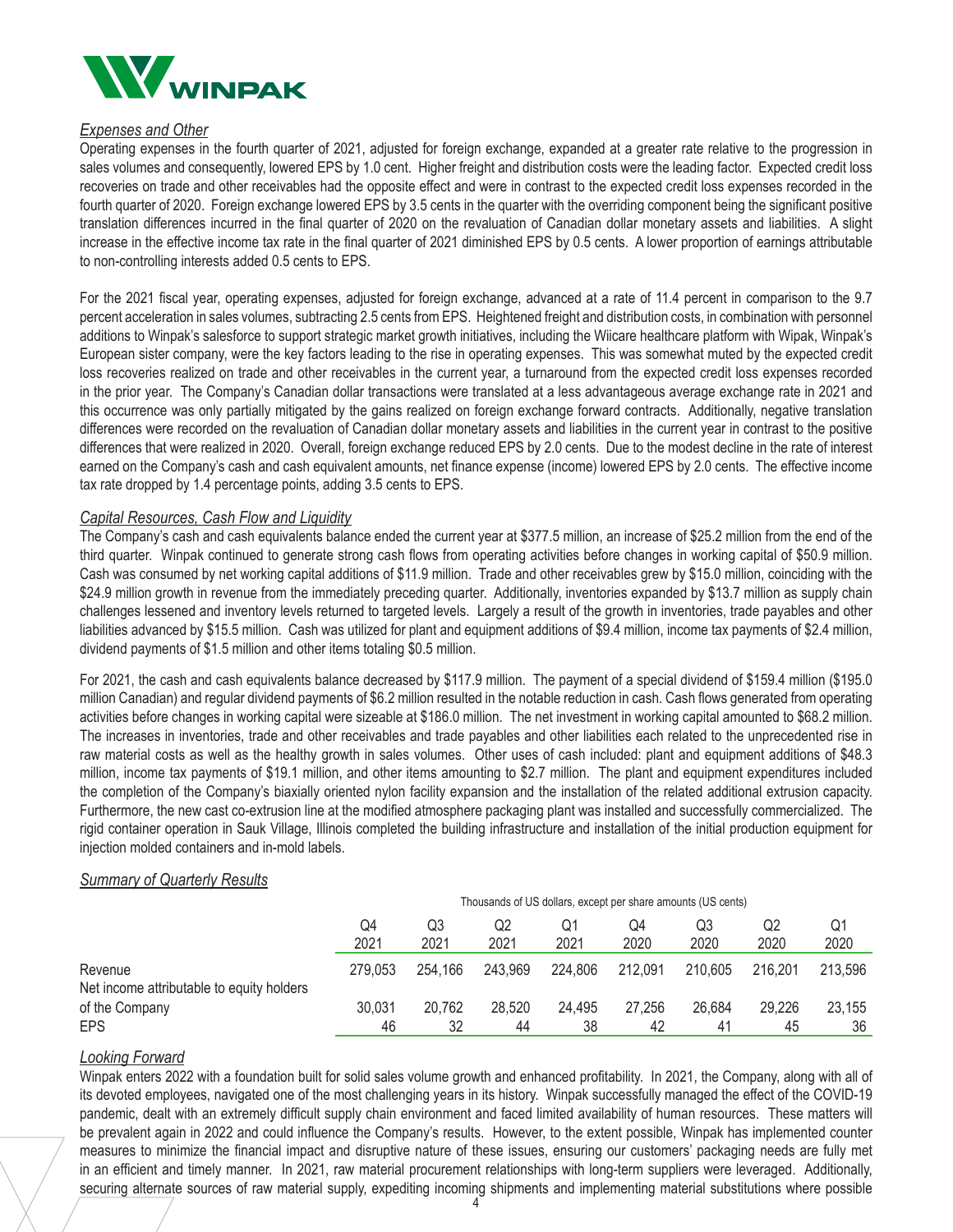were key elements undertaken by Winpak. Furthermore, investments in plant infrastructure and warehousing have been initiated to support the maintenance of higher inventory levels of key raw materials. During the current wave of the pandemic, the health and safety of our employees continues to be the primary focus and additional standard operating procedures have been instituted to minimize the risk of workplace transmission. Even with high levels of community transmission, the Company has been able to maintain the continuity of operations in all of our facilities. Once the current phase of the pandemic subsides, the economy should continue to return to pre-COVID-19 levels. Although the consensus view is that this transition should take hold in the second half of 2022, the precise timing and extent of the economic rebound is difficult to predict. In the coming year, attracting sufficient human resources, in a challenging labor market, will be a top priority. To be recognized as an employer of choice, flexible work arrangements and employee training and development programs will be relied upon and modified as required.

The Company is committed to a transformation towards a carbon-neutral footprint, while providing an unmatched offering of products and services that help protect and extend the shelf life of food and other products. This transition is also vital for our business partners as they move towards the achievement of their sustainable packaging targets. The roadmap to sustainable product offerings is constantly expanding for both rigid and flexible packaging. New technology has been commercialized within the modified atmosphere packaging operations that opens many opportunities for reusable/recycle-ready high-barrier thermoforming films and spouted pouches. Going forward, additional capital resources will be allocated to enhancing and broadening Winpak's technical expertise and capabilities to expand its growing product portfolio of sustainable packaging.

In 2021, sales volumes accelerated by 9.7 percent, the highest annual growth rate achieved by the Company since 2014. Based on current business opportunities and the vibrant North American economy, this momentum should carry forward into 2022. The flexible packaging segment will reap the benefit of new extrusion capacity. The new cast co-extrusion line commercialized in the fourth quarter of 2021 at the modified atmosphere packaging plant will provide the needed capacity for protein and cheese business gains. Additionally, frozen food and spouted pouch packaging will contribute favorably. The new extrusion line at the biaxially oriented nylon facility is slated to be a catalyst for incremental volumes by the second half of 2022. Similarly, robust sales volume growth is expected for the rigid packaging and flexible lidding segment. Both the rigid container and flexible lidding product groups have been awarded further retort pet food and snack food business. With the manufacturing capabilities now in place for injection molded containers and in-mold labels at the Sauk Village, Illinois rigid container site, this endeavor will be a core component of the Company's growth aspirations over the foreseeable future. Due to new pharmaceutical and nutraceutical business, the specialized printed packaging product group will see an uptick in activity in 2022. Subsequent to implementing the Wiicare global healthcare initiative in 2021, new medical packaging opportunities have been secured and the scale of current prospects is promising. Fueled by the substantial order backlog and the greater productive capability of their new facility, the packaging machinery segment should contribute healthy volume growth in the upcoming year.

After rising by 54 percent over the first nine months of 2021, overall resin prices stabilized and started to retreat by the end of 2021 and the majority of the 2021 raw material cost increases have been passed along to customers. Accordingly, gross profit margins began returning to the levels achieved in recent years and are indicative of the Company's optimistic profitability expectations heading into 2022. Current market views are that raw material prices will temporarily rise in the first quarter of 2022 and should then gradually recede over the balance of the year. However, adverse weather conditions and unforeseen supply chain events could put additional upwards pressure on raw material prices and constrain gross profit margins. In addition, resin producers have enacted measures to restrict supply in order to sustain the exceptionally high prices. For all other key cost categories, significant inflationary pressures persisted in 2021, most notably for consumables, freight and distribution, employee compensation and energy expenses. Inflation remains a prime challenge and is not expected to materially subside in 2022. The Company will assess the requirement to pass on these cost increases to its customers in the ensuing year.

Capital expenditures of approximately \$60 to \$70 million are forecast for 2022. The installation of the new biaxially oriented polyamide (BOPA) line in Winnipeg, Manitoba is nearly complete. Extensive pre-production activities will be undertaken in the first half of 2022 and the line is expected to be fully operational by mid-2022. In the upcoming year, printing and laminating converting capacity will be added to the modified atmosphere packaging facility. As new business is awarded, Winpak is poised to undertake the required building expansions and acquire additional extrusion and converting capacities. The Company remains steadfast with its prime focus being organic growth opportunities, new technologies and expanded product offerings, especially those that promote the core sustainability objectives. Complementary acquisition candidates that align strategically with Winpak's strengths in sophisticated packaging for food, beverage and healthcare applications, providing a satisfactory economic return for shareholders, will be seriously considered and evaluated. During the latter half of 2021, potential acquisition opportunities started to resurface with greater frequency and should accelerate in 2022.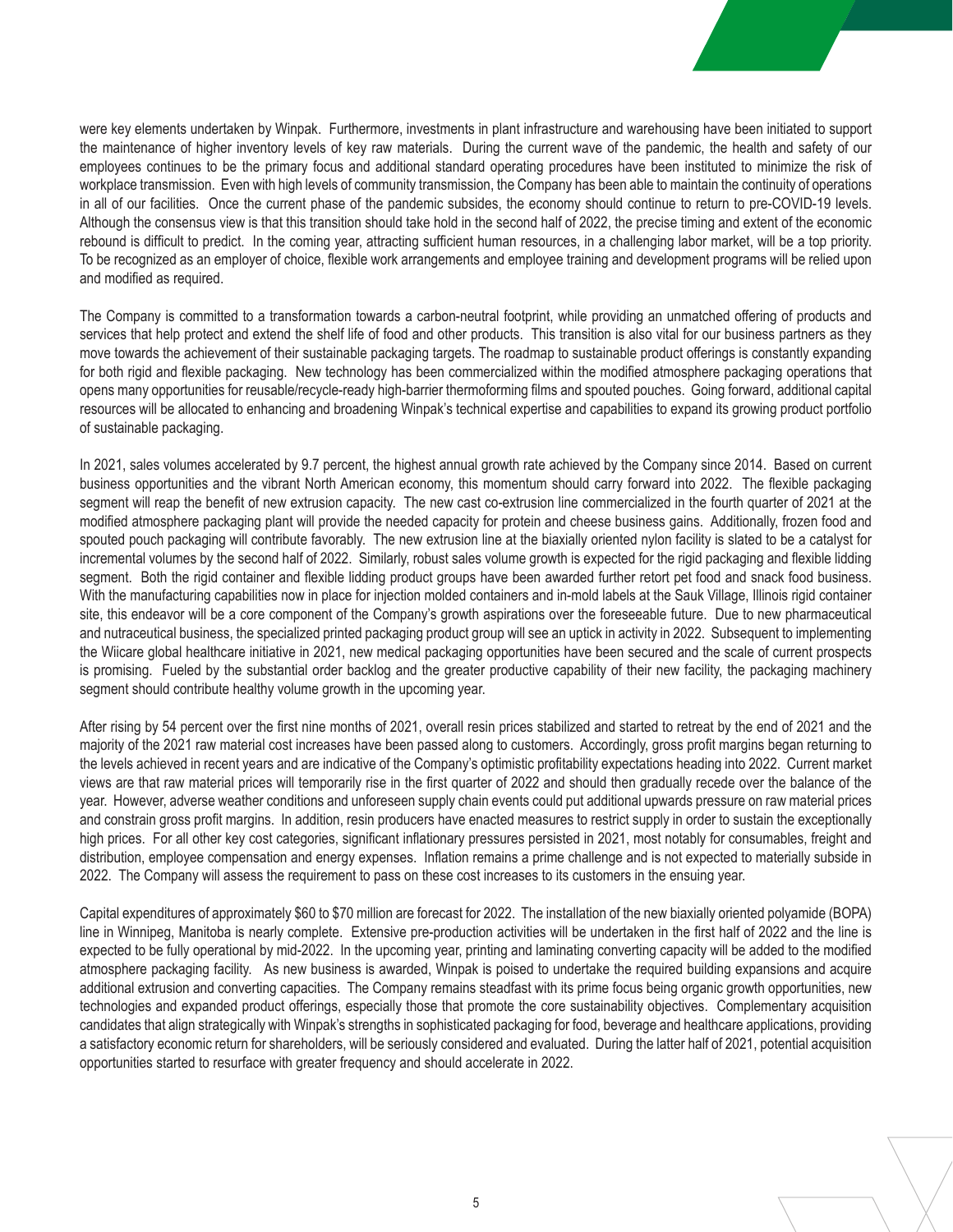

# *Accounting Changes - Accounting Standards Implemented in 2021*

# *a) COVID-19-Related Rent Concessions*

In May 2020, the International Accounting Standards Board (IASB) issued "COVID-19-Related Rent Concessions (Amendment to IFRS 16)", which amends IFRS 16 "Leases" to provide lessees with a practical expedient that relieves lessees from assessing whether a COVID-19 related rent concession is a lease modification. The amendment was implemented with retrospective application, effective December 28, 2020. On March 31, 2021, the IASB extended by 12 months the availability of the practical expedient issued in May 2020. The amendment had no impact on the Company's interim condensed consolidated financial statements.

# *Accounting Changes - Future Changes to Accounting Standards*

# *a) Property, Plant and Equipment: Proceeds Before Intended Use*

In May 2020, the IASB issued "Property, Plant and Equipment: Proceeds Before Intended Use (Amendments to IAS 16)", which prohibits deducting amounts received from selling items produced while preparing the asset for its intended use from the cost of property, plant and equipment. Instead, such sales proceeds and related costs will be recognized within the statement of income. The amendments are effective for annual reporting periods beginning on or after January 1, 2022 and are to be applied retrospectively. The Company does not expect the amendments to have a significant impact on the consolidated financial statements when they are adopted in 2022.

# *b) Onerous Contracts - Cost of Fulfilling a Contract*

In May 2020, the IASB issued "Onerous Contracts - Cost of Fulfilling a Contract (Amendments to IAS 37)", which specifies which costs a company includes when assessing whether a contract will be loss-making. The amendments are effective for annual reporting periods beginning on or after January 1, 2022 and are to be applied prospectively. The Company does not expect the amendments to have a significant impact on the consolidated financial statements when they are adopted in 2022.

# *(c) Deferred Taxes Related to Assets and Liabilities Arising from a Single Transaction:*

In May 2021, the IASB issued "Deferred Taxes Related to Assets and Liabilities Arising from a Single Transaction (Amendments to IAS 12)", which introduces an exception to the initial recognition exemption for deferred tax on transactions such as leases and decommissioning obligations. Applying this exception, a company does not apply the initial recognition exemption for transactions that give rise to equal taxable and deductible temporary differences. The amendments are effective for annual reporting periods beginning on or after January 1, 2023 and are to be applied retrospectively. The Company does not expect the amendments to have a significant impact on the consolidated financial statements when they are adopted in 2023.

# *Controls and Procedures*

## Disclosure Controls

Management is responsible for establishing and maintaining disclosure controls and procedures in order to provide reasonable assurance that material information relating to the Company is made known to them in a timely manner and that information required to be disclosed is reported within time periods prescribed by applicable securities legislation. There are inherent limitations to the effectiveness of any system of disclosure controls and procedures, including the possibility of human error and the circumvention or overriding of the controls and procedures. Accordingly, even effective disclosure controls and procedures can only provide reasonable assurance of achieving their control objectives. Based on management's evaluation of the design of the Company's disclosure controls and procedures, the Company's Chief Executive Officer and Chief Financial Officer have concluded that these controls and procedures are designed as of December 26, 2021 to provide reasonable assurance that the information being disclosed is recorded, summarized and reported as required.

# Internal Controls Over Financial Reporting

Management is responsible for establishing and maintaining adequate internal controls over financial reporting to provide reasonable assurance regarding the reliability of financial reporting and the preparation of financial statements for external purposes in accordance with IFRS. Internal control systems, no matter how well designed, have inherent limitations and therefore can only provide reasonable assurance as to the effectiveness of internal controls over financial reporting, including the possibility of human error and the circumvention or overriding of the controls and procedures. Management used the Internal Control – Integrated Framework published by the Committee of Sponsoring Organizations of the Treadway Commission (COSO 2013) as the control framework in designing its internal controls over financial reporting. Based on management's design of the Company's internal controls over financial reporting, the Company's Chief Executive Officer and Chief Financial Officer have concluded that these controls and procedures are designed as of December 26, 2021 to provide reasonable assurance that the financial information being reported is materially accurate. During the fourth quarter ended December 26, 2021, there have been no changes to the design of the Company's internal controls over financial reporting that have materially affected, or are reasonably likely to materially affect, its internal controls over financial reporting.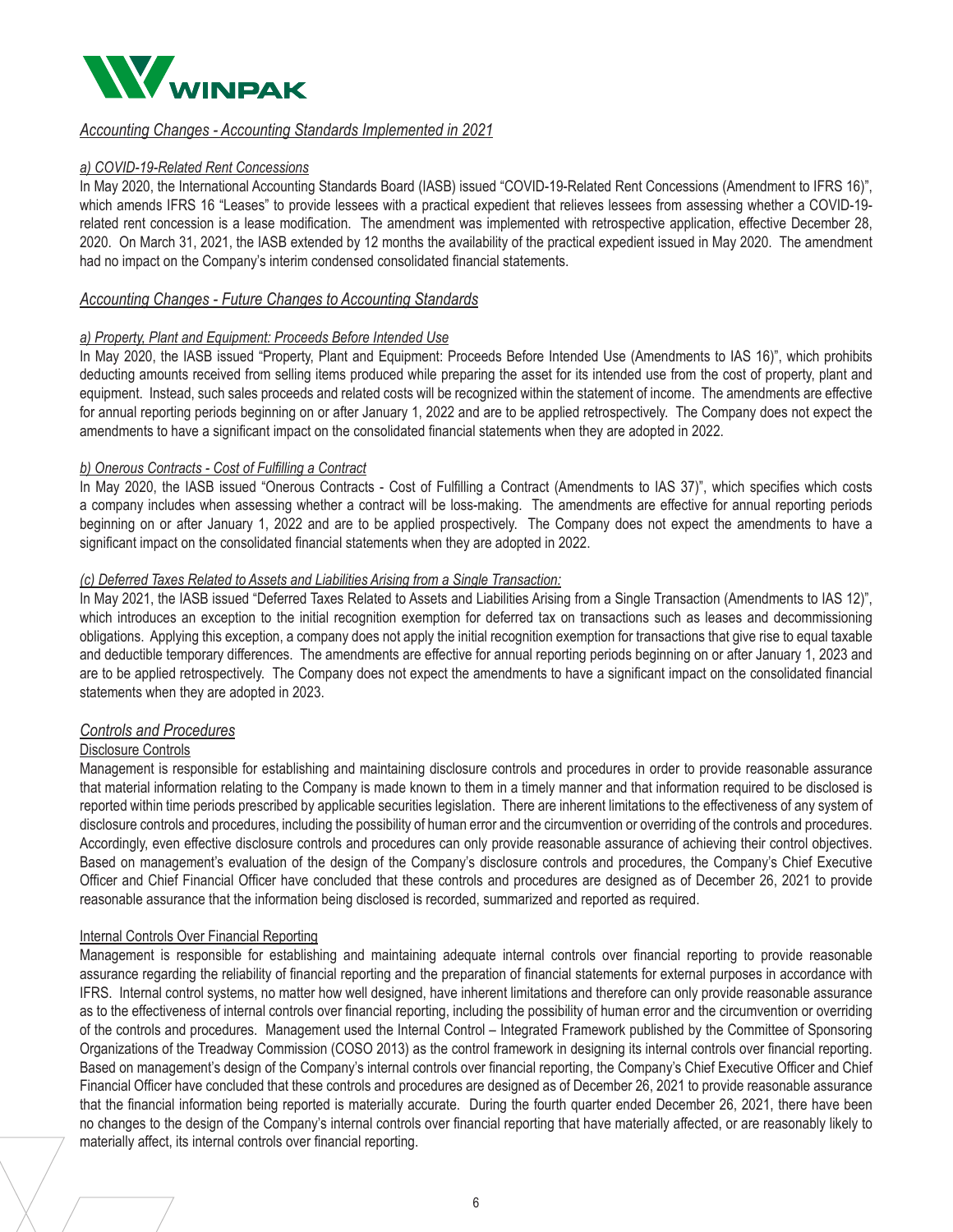

**Winpak Ltd. Interim Condensed Consolidated Financial Statements Fourth Quarter Ended: December 26, 2021**

These interim condensed consolidated financial statements have not been audited or reviewed by the Company's independent external auditors, KPMG LLP.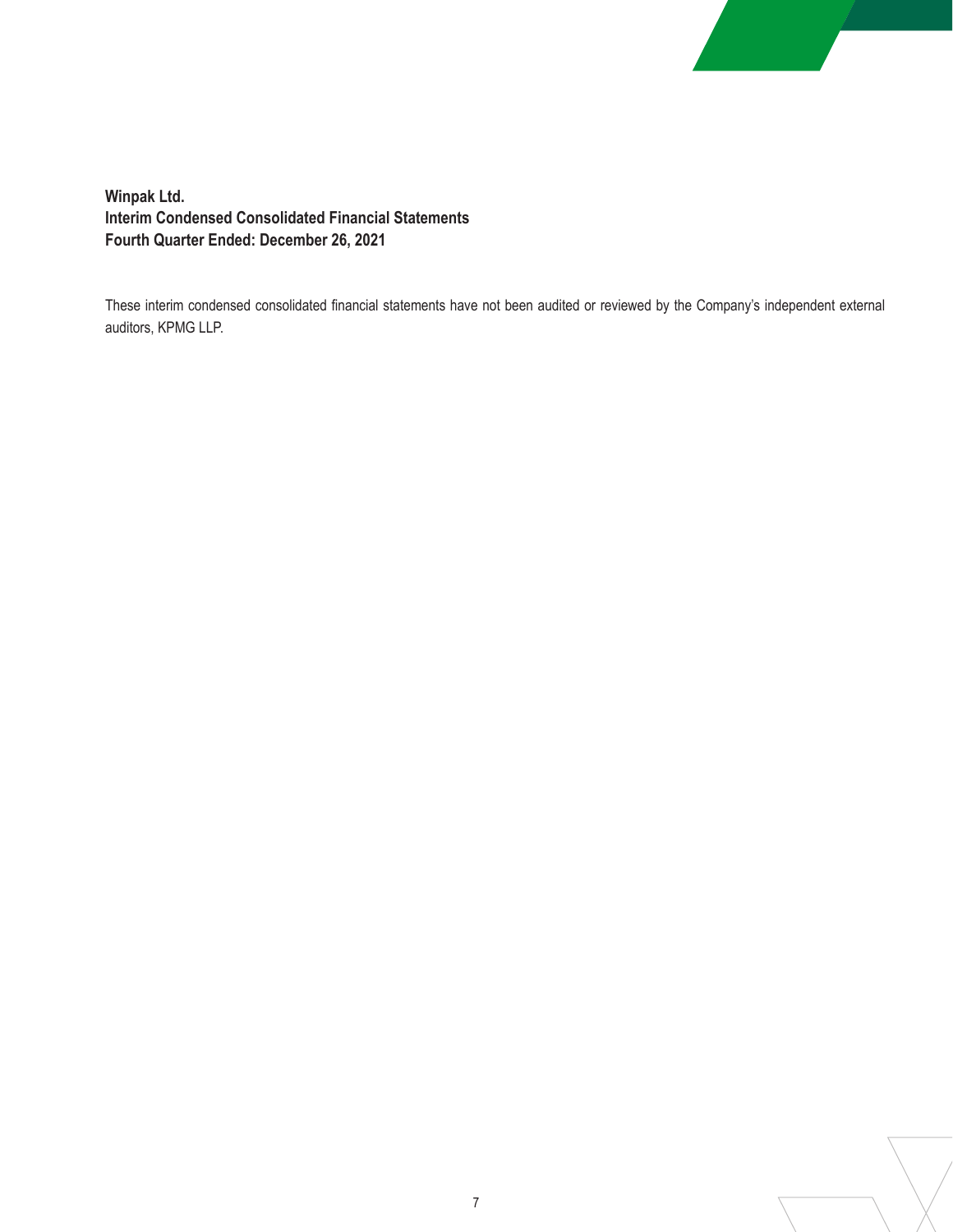

**Winpak Ltd. Condensed Consolidated Balance Sheets** *(thousands of US dollars) (unaudited)*

|                                                            |      | December 26 | December 27 |
|------------------------------------------------------------|------|-------------|-------------|
|                                                            | Note | 2021        | 2020        |
| <b>Assets</b>                                              |      |             |             |
| <b>Current assets:</b>                                     |      |             |             |
| Cash and cash equivalents                                  |      | 377,461     | 495,346     |
| Trade and other receivables                                | 14   | 177,382     | 135,406     |
| Income taxes receivable                                    |      | 9,825       | 10,506      |
| Inventories                                                | 8    | 187,058     | 135,629     |
| Prepaid expenses                                           |      | 6,702       | 3,128       |
| Derivative financial instruments                           |      |             | 1,138       |
|                                                            |      | 758,428     | 781,153     |
| Non-current assets:                                        |      |             |             |
| Property, plant and equipment                              | 9    | 515,247     | 507,461     |
| Intangible assets and goodwill                             |      | 34,472      | 35,887      |
| Employee benefit plan assets                               |      | 13,547      | 8,114       |
|                                                            |      | 563,266     | 551,462     |
| <b>Total assets</b>                                        |      | 1,321,694   | 1,332,615   |
| <b>Equity and Liabilities</b>                              |      |             |             |
| <b>Current liabilities:</b>                                |      |             |             |
| Trade payables and other liabilities                       |      | 91,717      | 64,592      |
| <b>Contract liabilities</b>                                |      | 3,503       | 1,775       |
| Provisions                                                 |      |             | 149         |
| Income taxes payable                                       |      | 1,102       | 1,490       |
| Derivative financial instruments                           |      | 715         |             |
|                                                            |      | 97,037      | 68,006      |
| <b>Non-current liabilities:</b>                            |      |             |             |
| Employee benefit plan liabilities                          |      | 9,837       | 13,484      |
| Deferred income                                            |      | 17,685      | 14,359      |
| Provisions and other long-term liabilities                 |      | 13,029      | 13,770      |
| Deferred tax liabilities                                   |      | 68,367      | 55,953      |
|                                                            |      | 108,918     | 97,566      |
| <b>Total liabilities</b>                                   |      | 205,955     | 165,572     |
| Equity:                                                    |      |             |             |
| Share capital                                              |      | 29,195      | 29,195      |
| Reserves                                                   |      | (524)       | 834         |
| Retained earnings                                          |      | 1,050,949   | 1,103,435   |
| Total equity attributable to equity holders of the Company |      | 1,079,620   | 1,133,464   |
| <b>Non-controlling interests</b>                           |      | 36,119      | 33,579      |
| <b>Total equity</b>                                        |      | 1,115,739   | 1,167,043   |
| <b>Total equity and liabilities</b>                        |      | 1,321,694   | 1,332,615   |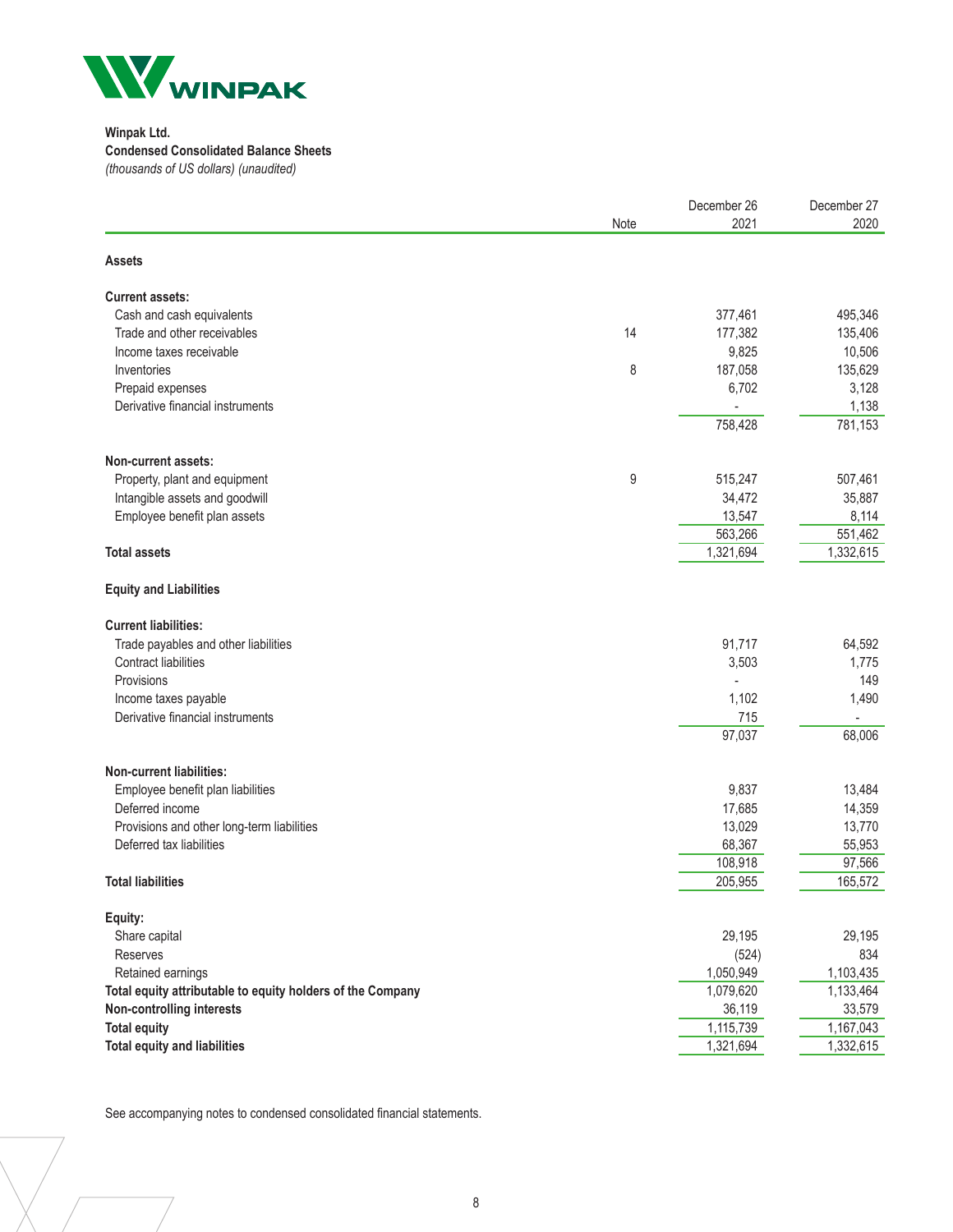# **Winpak Ltd.**

# **Condensed Consolidated Statements of Income**

*(thousands of US dollars, except per share amounts) (unaudited)*

|                                              |                |             | Quarter Ended |             | Year Ended  |
|----------------------------------------------|----------------|-------------|---------------|-------------|-------------|
|                                              |                | December 26 | December 27   | December 26 | December 27 |
|                                              | Note           | 2021        | 2020          | 2021        | 2020        |
| Revenue                                      | 6              | 279,053     | 212,091       | 1,001,994   | 852,493     |
| Cost of sales                                |                | (202,158)   | (146, 678)    | (727,546)   | (588, 864)  |
| Gross profit                                 |                | 76,895      | 65,413        | 274,448     | 263,629     |
| Sales, marketing and distribution expenses   |                | (22, 704)   | (17, 024)     | (83, 848)   | (67, 918)   |
| General and administrative expenses          |                | (7, 538)    | (8,642)       | (31, 556)   | (32, 204)   |
| Research and technical expenses              |                | (4,701)     | (4,329)       | (17, 831)   | (16, 511)   |
| Pre-production expenses                      |                | (43)        |               | (43)        | (178)       |
| Other (expenses) income                      | $\overline{7}$ | (536)       | 2,043         | 1,268       | (58)        |
| Income from operations                       |                | 41,373      | 37,461        | 142,438     | 146,760     |
| Finance income                               |                | 187         | 360           | 913         | 3,151       |
| Finance expense                              |                | (397)       | (441)         | (1,738)     | (2, 196)    |
| Income before income taxes                   |                | 41,163      | 37,380        | 141,613     | 147,715     |
| Income tax expense                           |                | (10, 846)   | (9,303)       | (35, 265)   | (38, 800)   |
| Net income for the period                    |                | 30,317      | 28,077        | 106,348     | 108,915     |
| Attributable to:                             |                |             |               |             |             |
| Equity holders of the Company                |                | 30,031      | 27,256        | 103,808     | 106,321     |
| Non-controlling interests                    |                | 286         | 821           | 2,540       | 2,594       |
|                                              |                | 30,317      | 28,077        | 106,348     | 108,915     |
| Basic and diluted earnings per share - cents | 12             | 46          | 42            | 160         | 164         |

# **Condensed Consolidated Statements of Comprehensive Income**

*(thousands of US dollars) (unaudited)*

|                                                                                 |      | Quarter Ended |             | Year Ended  |             |
|---------------------------------------------------------------------------------|------|---------------|-------------|-------------|-------------|
|                                                                                 |      | December 26   | December 27 | December 26 | December 27 |
|                                                                                 | Note | 2021          | 2020        | 2021        | 2020        |
| Net income for the period                                                       |      | 30,317        | 28,077      | 106,348     | 108,915     |
| Items that will not be reclassified to the statements of income:                |      |               |             |             |             |
| Cash flow hedge losses recognized                                               |      |               |             | (867)       |             |
| Employee benefit plan remeasurements                                            |      | 12,727        | (3, 160)    | 12,727      | (3, 160)    |
| Income tax effect                                                               |      | (3, 419)      | 866         | (3, 419)    | 866         |
|                                                                                 |      | 9,308         | (2, 294)    | 8,441       | (2, 294)    |
| Items that are or may be reclassified subsequently to the statements of income: |      |               |             |             |             |
| Cash flow hedge (losses) gains recognized                                       |      | (384)         | 1,279       | (102)       | 115         |
| Cash flow hedge (gains) losses transferred to the statements of income          | 7    | (136)         | (30)        | (1,751)     | 504         |
| Income tax effect                                                               |      | 139           | (334)       | 495         | (165)       |
|                                                                                 |      | (381)         | 915         | (1,358)     | 454         |
| Other comprehensive income (loss) for the period - net of income tax            |      | 8,927         | (1, 379)    | 7,083       | (1,840)     |
| Comprehensive income for the period                                             |      | 39,244        | 26,698      | 113,431     | 107,075     |
| Attributable to:                                                                |      |               |             |             |             |
| Equity holders of the Company                                                   |      | 38,958        | 25,877      | 110,891     | 104,481     |
| Non-controlling interests                                                       |      | 286           | 821         | 2,540       | 2,594       |
|                                                                                 |      | 39,244        | 26,698      | 113,431     | 107,075     |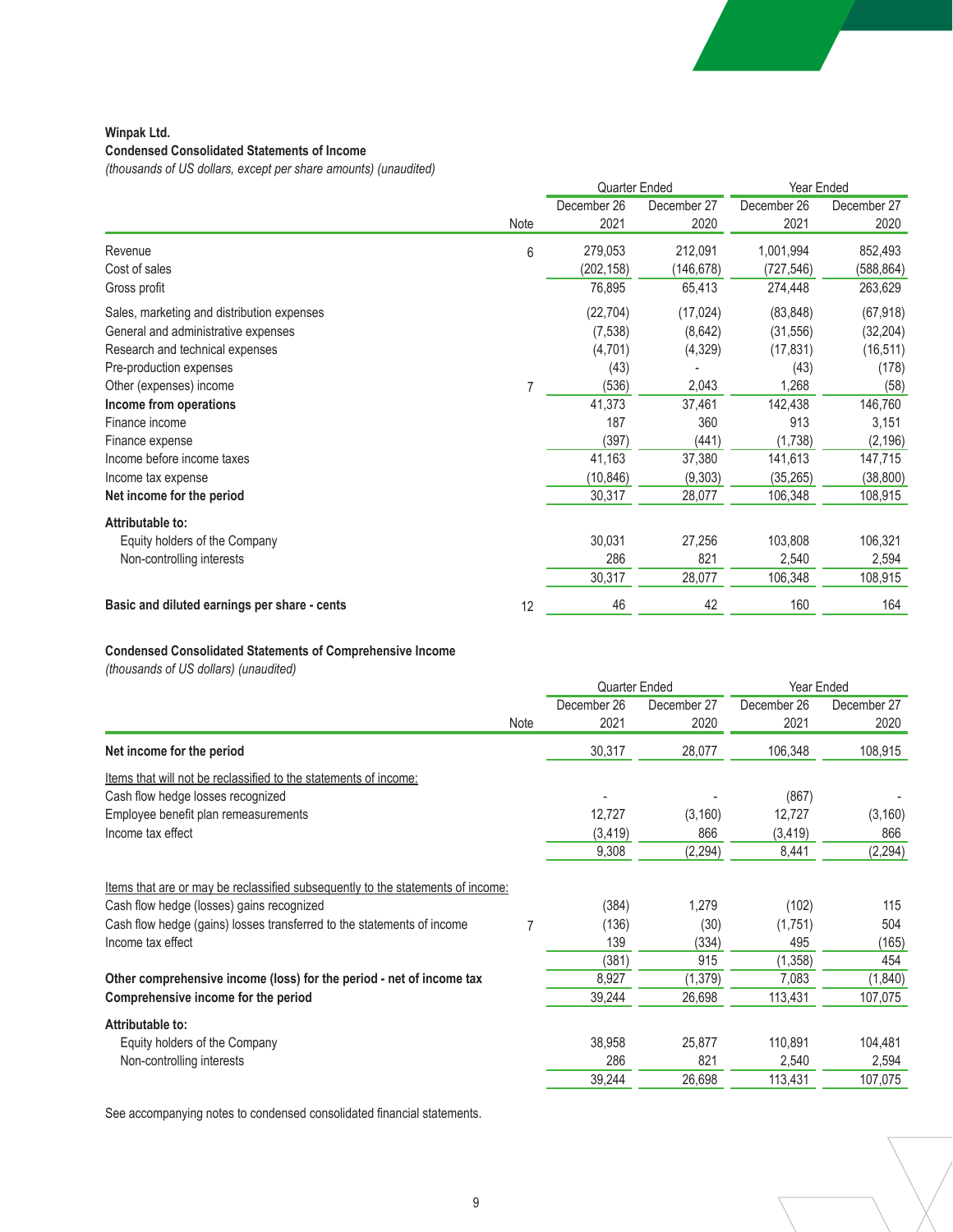

# **Winpak Ltd.**

**Condensed Consolidated Statements of Changes in Equity** *(thousands of US dollars) (unaudited)*

Attributable to equity holders of the Company

|                                                                                                                                       | Note | Share<br>capital | Reserves       | Retained<br>earnings | Total      | Non-<br>controlling<br>interests | Total equity |
|---------------------------------------------------------------------------------------------------------------------------------------|------|------------------|----------------|----------------------|------------|----------------------------------|--------------|
| Balance at December 30, 2019                                                                                                          |      | 29,195           | 380            | 1,005,202            | 1,034,777  | 30,985                           | 1,065,762    |
| Comprehensive income for the year<br>Cash flow hedge gains, net of tax<br>Cash flow hedge losses transferred to the statements        |      |                  | 84             |                      | 84         |                                  | 84           |
| of income, net of tax                                                                                                                 |      |                  | 370            |                      | 370        |                                  | 370          |
| Employee benefit plan remeasurements, net of tax                                                                                      |      |                  |                | (2, 294)             | (2, 294)   | $\blacksquare$                   | (2, 294)     |
| Other comprehensive income (loss)                                                                                                     |      |                  | 454            | (2, 294)             | (1,840)    | $\mathbb{Z}^2$                   | (1,840)      |
| Net income for the year                                                                                                               |      |                  |                | 106,321              | 106,321    | 2,594                            | 108,915      |
| Comprehensive income for the year                                                                                                     |      |                  | 454            | 104,027              | 104,481    | 2,594                            | 107,075      |
| <b>Dividends</b>                                                                                                                      | 11   |                  |                | (5, 794)             | (5, 794)   |                                  | (5,794)      |
| Balance at December 27, 2020                                                                                                          |      | 29,195           | 834            | 1,103,435            | 1,133,464  | 33,579                           | 1,167,043    |
| Balance at December 28, 2020                                                                                                          |      | 29,195           | 834            | 1,103,435            | 1,133,464  | 33,579                           | 1,167,043    |
| Comprehensive (loss) income for the year<br>Cash flow hedge losses, net of tax<br>Cash flow hedge gains transferred to the statements |      |                  | (75)           | (867)                | (942)      |                                  | (942)        |
| of income, net of tax                                                                                                                 |      |                  | (1,283)        | $\overline{a}$       | (1,283)    | $\overline{a}$                   | (1, 283)     |
| Employee benefit plan remeasurements, net of tax                                                                                      |      |                  |                | 9,308                | 9,308      | $\blacksquare$                   | 9,308        |
| Other comprehensive (loss) income                                                                                                     |      | $\blacksquare$   | (1,358)        | 8,441                | 7,083      | $\overline{\phantom{a}}$         | 7,083        |
| Net income for the year                                                                                                               |      |                  | $\overline{a}$ | 103,808              | 103,808    | 2,540                            | 106,348      |
| Comprehensive (loss) income for the year                                                                                              |      |                  | (1, 358)       | 112,249              | 110,891    | 2,540                            | 113,431      |
| <b>Dividends</b>                                                                                                                      | 11   |                  | $\blacksquare$ | (164, 735)           | (164, 735) |                                  | (164, 735)   |
| Balance at December 26, 2021                                                                                                          |      | 29,195           | (524)          | 1,050,949            | 1,079,620  | 36,119                           | 1,115,739    |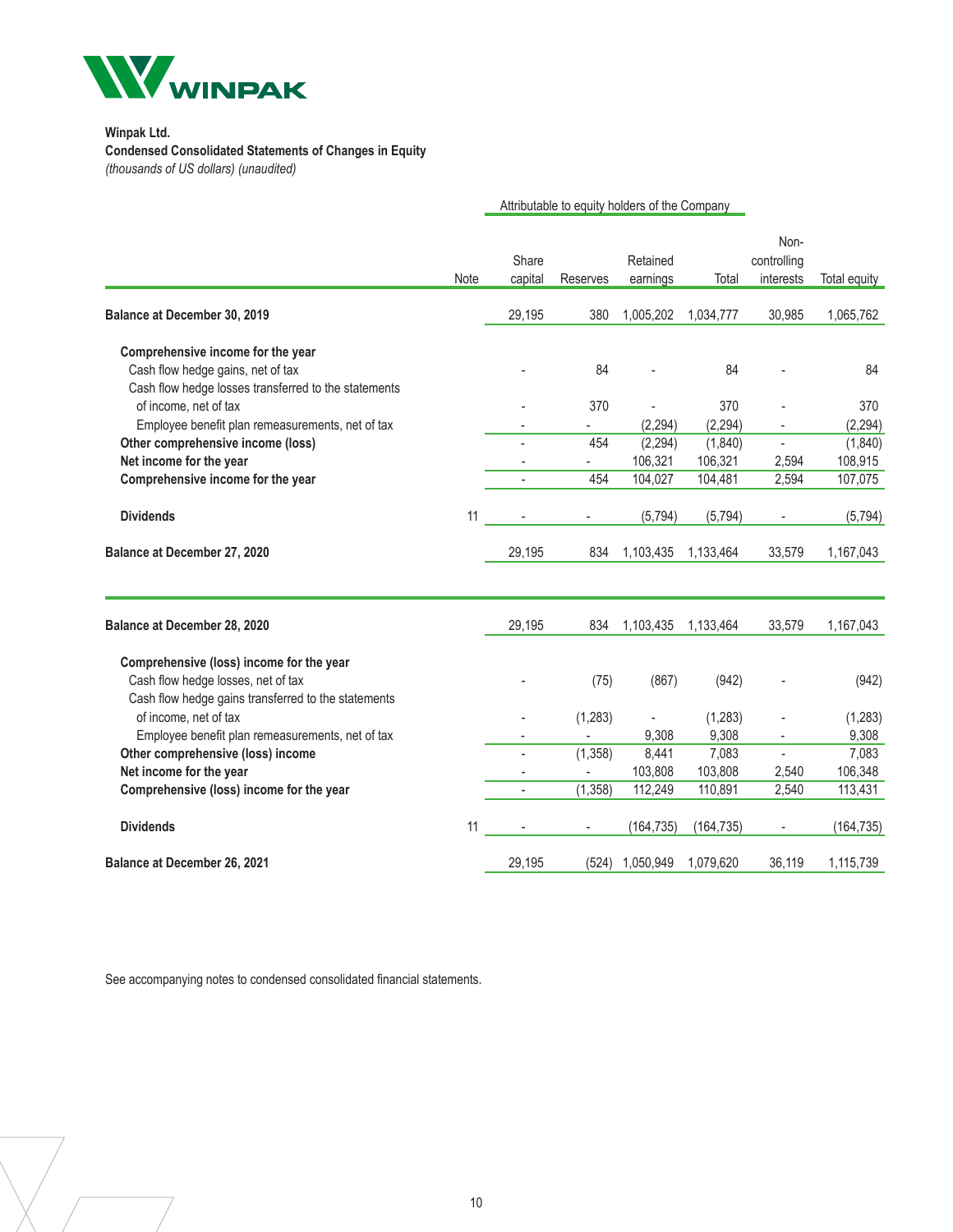# **Winpak Ltd. Condensed Consolidated Statements of Cash Flows**

*(thousands of US dollars) (unaudited)*

|                                                          |      | Quarter Ended |             | Year Ended  |             |
|----------------------------------------------------------|------|---------------|-------------|-------------|-------------|
|                                                          |      | December 26   | December 27 | December 26 | December 27 |
|                                                          | Note | 2021          | 2020        | 2021        | 2020        |
| Cash provided by (used in):                              |      |               |             |             |             |
| <b>Operating activities:</b>                             |      |               |             |             |             |
| Net income for the period                                |      | 30,317        | 28,077      | 106,348     | 108,915     |
| Items not involving cash:                                |      |               |             |             |             |
| Depreciation                                             |      | 11,598        | 11,414      | 45,604      | 44,636      |
| Amortization - deferred income                           |      | (372)         | (368)       | (1,881)     | (1,522)     |
| Amortization - intangible assets                         |      | 414           | 412         | 1,660       | 1,653       |
| Employee defined benefit plan expenses                   |      | 1,041         | 759         | 4,533       | 3,517       |
| Net finance expense (income)                             |      | 210           | 81          | 825         | (955)       |
| Income tax expense                                       |      | 10,846        | 9,303       | 35,265      | 38,800      |
| Other                                                    |      | (3, 154)      | (1,838)     | (6, 352)    | (3,389)     |
| Cash flow from operating activities before the following |      | 50,900        | 47,840      | 186,002     | 191,655     |
| Change in working capital:                               |      |               |             |             |             |
| Trade and other receivables                              |      | (15,009)      | (4,788)     | (41, 976)   | 6,449       |
| Inventories                                              |      | (13, 724)     | (6, 175)    | (51, 429)   | (5, 162)    |
| Prepaid expenses                                         |      | 337           | 1,438       | (3,574)     | (413)       |
| Trade payables and other liabilities                     |      | 15,485        | 3,110       | 27,056      | (234)       |
| <b>Contract liabilities</b>                              |      | 1,024         | (3, 546)    | 1,728       | (1,940)     |
| Employee defined benefit plan contributions              |      | (29)          | (10)        | (1,074)     | (1,500)     |
| Income tax paid                                          |      | (2,356)       | (6, 812)    | (19,069)    | (33,936)    |
| Interest received                                        |      | 151           | 260         | 791         | 2,855       |
| Interest paid                                            |      | (350)         | (477)       | (1,400)     | (1,769)     |
| Net cash from operating activities                       |      | 36,429        | 30,840      | 97,055      | 156,005     |
| Investing activities:                                    |      |               |             |             |             |
| Acquisition of property, plant and equipment - net       |      | (9, 446)      | (19, 749)   | (48, 291)   | (51, 282)   |
| Acquisition of intangible assets                         |      | (64)          | (89)        | (245)       | (215)       |
|                                                          |      | (9, 510)      | (19, 838)   | (48, 536)   | (51, 497)   |
| <b>Financing activities:</b>                             |      |               |             |             |             |
| Payment of lease liabilities                             |      | (208)         | (186)       | (807)       | (554)       |
| Dividends paid                                           | 11   | (1, 542)      | (1, 456)    | (165, 597)  | (5, 767)    |
|                                                          |      | (1,750)       | (1,642)     | (166, 404)  | (6, 321)    |
|                                                          |      |               |             |             |             |
| Change in cash and cash equivalents                      |      | 25,169        | 9,360       | (117, 885)  | 98,187      |
| Cash and cash equivalents, beginning of period           |      | 352,292       | 485,986     | 495,346     | 397,159     |
| Cash and cash equivalents, end of period                 |      | 377,461       | 495,346     | 377,461     | 495,346     |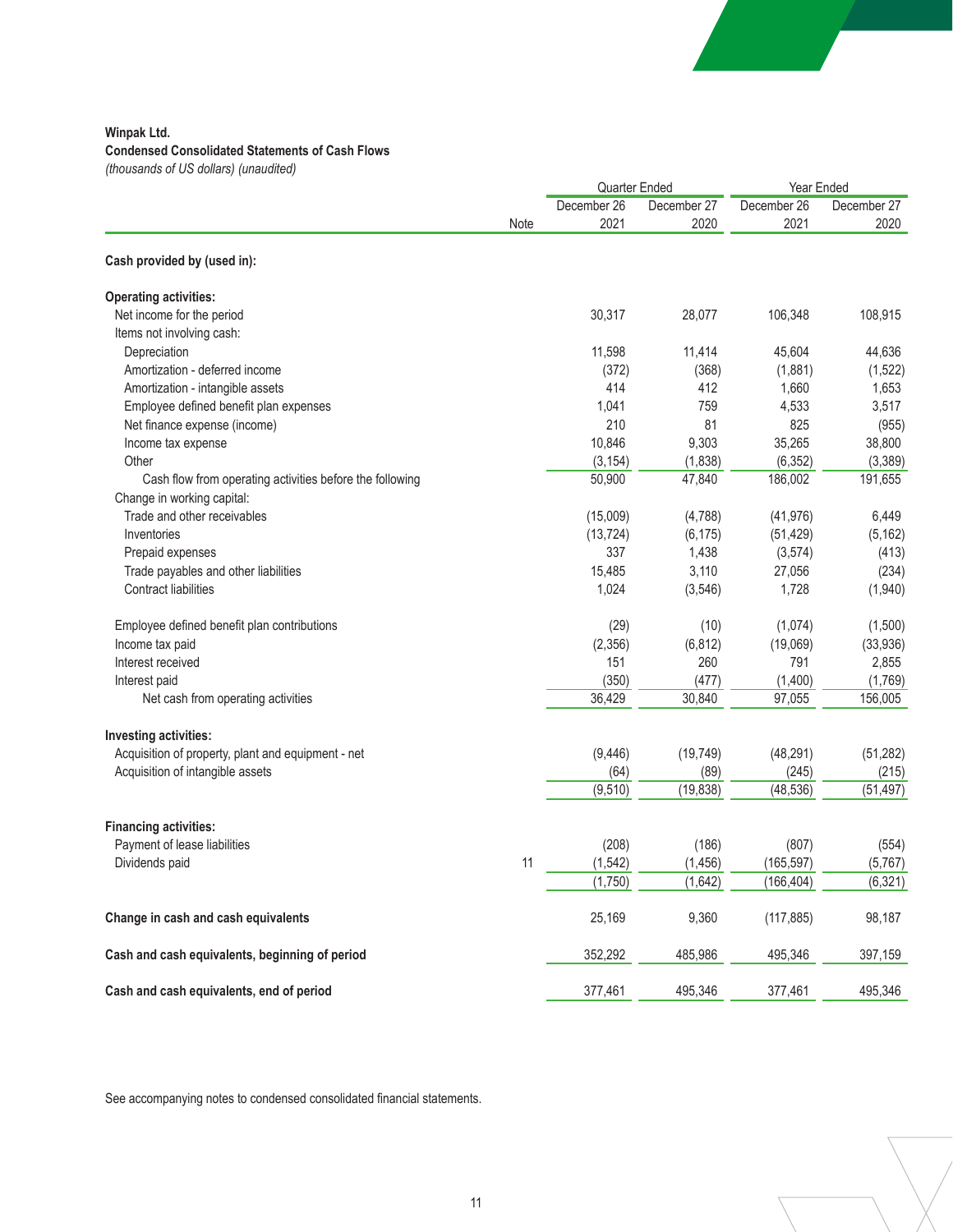

# **1. General**

Winpak Ltd. (the "Company" or "Winpak") is incorporated under the Canada Business Corporations Act. The Company manufactures and distributes high-quality packaging materials and related packaging machines. The Company's products are used primarily for the packaging of perishable foods, beverages and in healthcare applications. The address of the Company's registered office is 100 Saulteaux Crescent, Winnipeg, Manitoba, Canada R3J 3T3.

## **2. Basis of Presentation**

### *Statement of compliance*

The unaudited interim condensed consolidated financial statements were prepared in accordance with International Financial Reporting Standards (IFRS). The unaudited interim condensed consolidated financial statements are in compliance with IAS 34. Accordingly, certain information and note disclosures normally included in annual consolidated financial statements prepared in accordance with IFRS as issued by the International Accounting Standards Board (IASB) have been omitted or condensed. These unaudited interim condensed consolidated financial statements should be read in conjunction with the Company's consolidated financial statements for the year ended December 27, 2020, which are included in the Company's 2020 Annual Report.

The fiscal year of the Company ends on the last Sunday of the calendar year. As a result, the Company's fiscal year is usually 52 weeks in duration, but includes a 53<sup>rd</sup> week every five to six years. The 2021 and 2020 fiscal years are both comprised of 52 weeks and each quarter of 2021 and 2020 are comprised of 13 weeks.

The unaudited interim condensed consolidated financial statements were approved by the Board of Directors on March 2, 2022.

## *Coronavirus (COVID-19)*

As a result of the ongoing effects of the COVID-19 pandemic, in particular the economic uncertainty, the Company continues to review the assumptions regarding the valuation of trade and other receivables and also monitor whether there is any indication that its cash-generating units (CGUs) might be impaired. For both the fourth quarter of 2021 and the year ended December 26, 2021, the impact on expected credit losses in relation to trade and other receivables was immaterial (see note 14) and no CGU impairment losses were recorded.

### **3. Accounting Standards Implemented in 2021**

The following accounting standard came into effect commencing in the Company's 2021 fiscal year:

## *(a) COVID-19-Related Rent Concessions:*

In May 2020, the IASB issued "COVID-19-Related Rent Concessions (Amendment to IFRS 16)", which amends IFRS 16 "Leases" to provide lessees with a practical expedient that relieves lessees from assessing whether a COVID-19-related rent concession is a lease modification. The amendment was implemented with retrospective application, effective December 28, 2020. On March 31, 2021, the IASB extended by 12 months the availability of the practical expedient issued in May 2020. The amendment had no impact on the Company's unaudited interim condensed consolidated financial statements.

### **4. Future Accounting Standards**

## *(a) Property, Plant and Equipment: Proceeds Before Intended Use:*

In May 2020, the IASB issued "Property, Plant and Equipment: Proceeds Before Intended Use (Amendments to IAS 16)", which prohibits deducting amounts received from selling items produced while preparing the asset for its intended use from the cost of property, plant and equipment. Instead, such sales proceeds and related costs will be recognized within the statement of income. The amendments are effective for annual reporting periods beginning on or after January 1, 2022 and are to be applied retrospectively. The Company does not expect the amendments to have a significant impact on the consolidated financial statements when they are adopted in 2022.

## *(b) Onerous Contracts - Cost of Fulfilling a Contract:*

In May 2020, the IASB issued "Onerous Contracts - Cost of Fulfilling a Contract (Amendments to IAS 37)", which specifies which costs a company includes when assessing whether a contract will be loss-making. The amendments are effective for annual reporting periods beginning on or after January 1, 2022 and are to be applied prospectively. The Company does not expect the amendments to have a significant impact on the consolidated financial statements when they are adopted in 2022.

## *(c) Deferred Taxes Related to Assets and Liabilities Arising from a Single Transaction:*

In May 2021, the IASB issued "Deferred Taxes Related to Assets and Liabilities Arising from a Single Transaction (Amendments to IAS 12)", which introduces an exception to the initial recognition exemption for deferred tax on transactions such as leases and decommissioning obligations. Applying this exception, a company does not apply the initial recognition exemption for transactions that give rise to equal taxable and deductible temporary differences. The amendments are effective for annual reporting periods beginning on or after January 1, 2023 and are to be applied retrospectively. The Company does not expect the amendments to have a significant impact on the consolidated financial statements when they are adopted in 2023.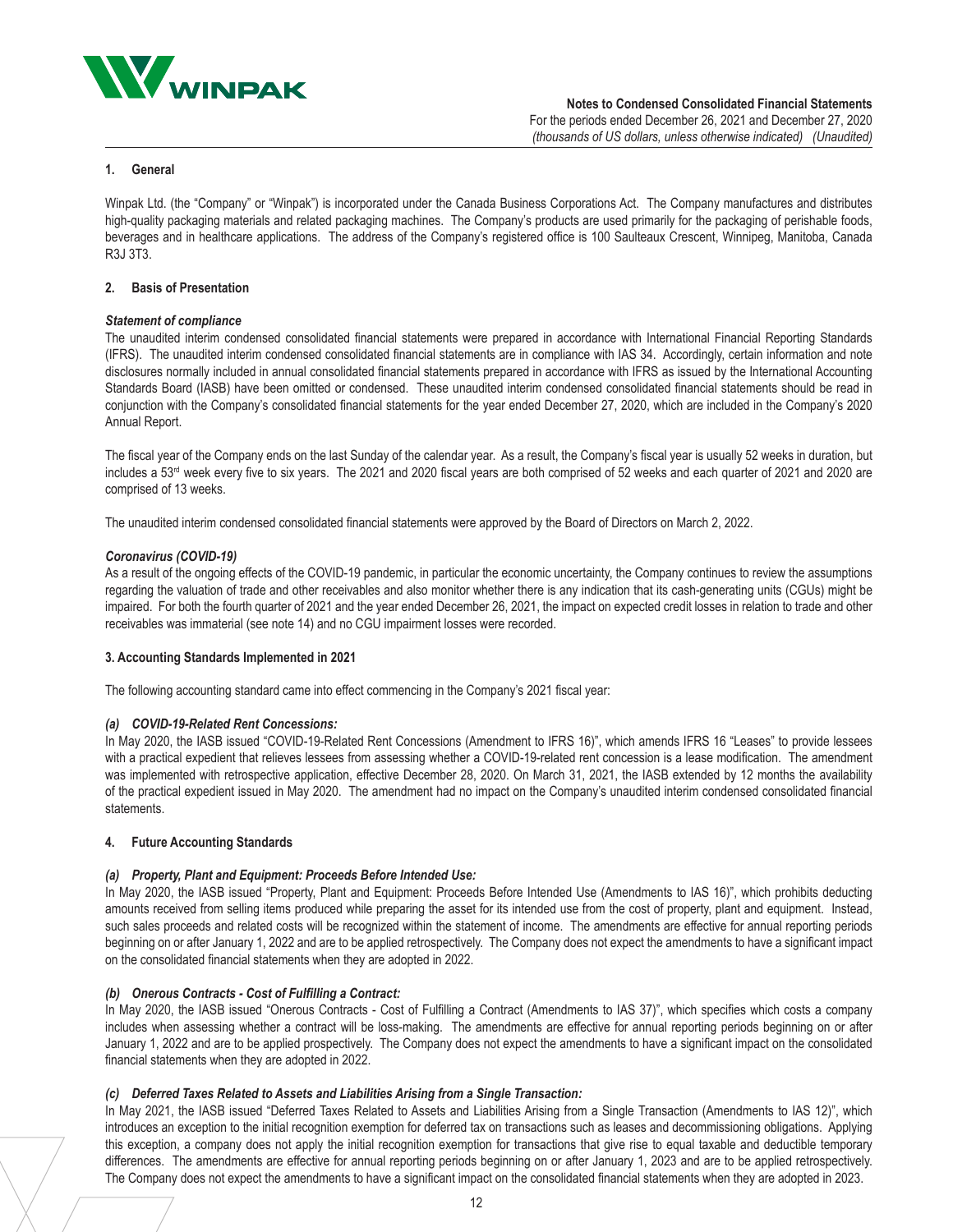## **5. Segment Reporting**

## *Operating segments and product groups*

The Company provides three distinct types of packaging technologies: a) flexible packaging, b) rigid packaging and flexible lidding and c) packaging machinery. Each is deemed to be a separate operating segment.

The flexible packaging segment includes the modified atmosphere packaging, specialty films and biaxially oriented nylon product groups. Modified atmosphere packaging extends the shelf life of perishable foods, while at the same time maintains or improves the quality of the product. The packaging is used for a wide range of markets and applications, including fresh and processed meats, poultry, cheese, medical device packaging, high performance pouch applications and high-barrier films for converting applications. Specialty films include a full line of barrier and non-barrier films which are ideal for converting applications such as printing, laminating and bag making, including shrink bags. Biaxially oriented nylon film is stretched by length and width to add stability for further conversion using printing, metalizing or laminating processes and is ideal for food packaging applications such as cheese, fluid and viscous liquids, and industrial applications such as book covers and balloons.

The rigid packaging and flexible lidding segment includes the rigid containers, lidding and specialized printed packaging product groups. Rigid containers include portion control and single-serve containers, as well as plastic sheet, custom and retort trays, which are used for applications such as food, pet food, beverage, dairy, industrial and healthcare. Lidding products are available in die-cut, daisy chain and rollstock formats and are used for applications such as food, dairy, beverage, industrial and healthcare. Specialized printed packaging provides packaging solutions to the pharmaceutical, healthcare, nutraceutical, cosmetic and personal care markets.

Packaging machinery includes a full line of horizontal fill/seal machines for preformed containers and vertical form/fill/seal pouch machines for pumpable liquid and semi-liquid products and certain dry products.

Due to similar economic characteristics, including long-term sales volume growth and long-term average gross profit margins, and having similar products, production processes, types of customers and distribution methods, the flexible packaging and rigid packaging and flexible lidding operating segments have been aggregated as one reportable segment. In addition, the packaging machinery operating segment has been aggregated with these two segments as the segment's revenue and assets represents less than 4 percent of total Company revenue and assets.

The Company operates principally in Canada and the United States. See note 6 for a breakdown of revenue by operating and geographic segment. The following summary presents property, plant and equipment, intangible assets and goodwill information by geographic segment:

|                      | December 26<br>2021 | December 27<br>2020 |
|----------------------|---------------------|---------------------|
| <b>United States</b> | 258,001             | 266,533             |
| Canada               | 272,552             | 257,304             |
| Mexico               | 19.166              | 19.511              |
|                      | 549,719             | 543,348             |

## **6. Revenue**

Most of the Company's contracts have a single performance obligation as the promise to transfer the individual goods. Revenue for each of the three operating segments is recognized at a point in time when the customer obtains control of a product, which typically takes place when legal title and physical possession of the product is transferred to the customer. These conditions are usually fulfilled upon shipment, however, in some instances, upon delivery. Invoices are generated when control has transferred and are usually payable within 30 to 60 days.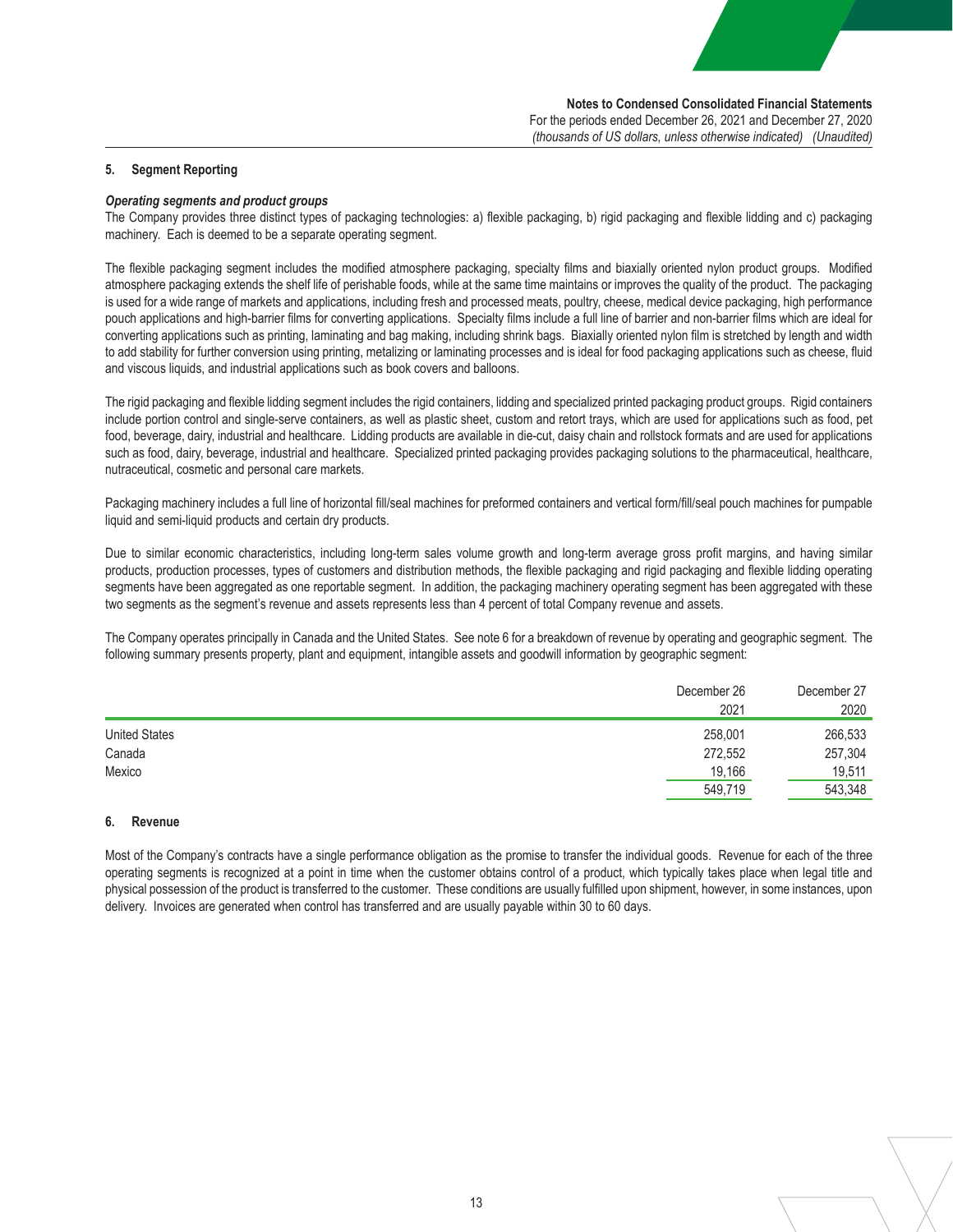

For the periods ended December 26, 2021 and December 27, 2020 *(thousands of US dollars, unless otherwise indicated) (Unaudited)*

## *Disaggregation of Revenue*

|                                      | Quarter Ended |             | Year Ended  |             |  |
|--------------------------------------|---------------|-------------|-------------|-------------|--|
|                                      | December 26   | December 27 | December 26 | December 27 |  |
|                                      | 2021          | 2020        | 2021        | 2020        |  |
| <b>Operating segment</b>             |               |             |             |             |  |
| Flexible packaging                   | 147.082       | 113.054     | 519.798     | 451,076     |  |
| Rigid packaging and flexible lidding | 124.544       | 87.694      | 451.729     | 369,278     |  |
| Packaging machinery                  | 7,427         | 11,343      | 30,467      | 32,139      |  |
|                                      | 279,053       | 212,091     | 1,001,994   | 852,493     |  |
| Geographic segment                   |               |             |             |             |  |
| <b>United States</b>                 | 225,002       | 167,732     | 806.232     | 676,638     |  |
| Canada                               | 36.212        | 28.067      | 126.765     | 111.955     |  |
| Mexico and other                     | 17,839        | 16,292      | 68.997      | 63,900      |  |
|                                      | 279.053       | 212.091     | 1.001.994   | 852.493     |  |

The Company's products are primarily used for the packaging of perishable foods and beverages, which accounted for more than 90 percent of sales during 2021 and 2020. Other markets include medical, pharmaceutical, nutraceutical, personal care, industrial and other consumer goods.

### **7. Other (Expenses) Income**

|                                                                                          | Quarter Ended       |                     | Year Ended          |                     |
|------------------------------------------------------------------------------------------|---------------------|---------------------|---------------------|---------------------|
| Amounts shown on a net basis                                                             | December 26<br>2021 | December 27<br>2020 | December 26<br>2021 | December 27<br>2020 |
| Foreign exchange (losses) gains<br>Cash flow hedge gains (losses) transferred from other | (672)               | 2.013               | (483)               | 446                 |
| comprehensive income                                                                     | 136                 | 30                  | 1.751               | (504)               |
|                                                                                          | (536)               | 2,043               | 1.268               | (58)                |

### **8. Inventories**

|                 | December 26 | December 27 |
|-----------------|-------------|-------------|
|                 | 2021        | 2020        |
| Raw materials   | 65,065      | 36,928      |
| Work-in-process | 32,435      | 29,765      |
| Finished goods  | 74,834      | 55,999      |
| Spare parts     | 14.724      | 12.937      |
|                 | 187,058     | 135,629     |

During the fourth quarter of 2021, the Company recorded, within cost of sales, inventory write-downs for slow-moving and obsolete inventory of \$1,623 (2020 - \$1,876) and reversals of previously written-down items of \$397 (2020 - \$484). During 2021, the Company recorded, within cost of sales, inventory write-downs for slow-moving and obsolete inventory of \$6,392 (2020 - \$8,023) and reversals of previously written-down items of \$2,666 (2020 - \$3,267).

## **9. Property, Plant and Equipment**

At December 26, 2021, the Company has commitments to purchase plant and equipment of \$15,769 (December 27, 2020 - \$26,294). No impairment losses or impairment reversals were recognized during 2021 and 2020.

## **10. Leases**

### *Extension Options*

Some leases of office and manufacturing facilities contain extension options exercisable by the Company up to one year before the end of the noncancellable contract period. Where practicable, the Company seeks to include extension options in new leases to provide operational flexibility. The extension options held are exercisable only by the Company and not by the lessors. The Company assesses at lease commencement whether it is reasonably certain to exercise the extension options. The Company reassesses whether it is reasonably certain to exercise the options if there is a significant event or significant change in circumstances within its control. At December 26, 2021, potential future lease payments not included in lease liabilities totaled \$5,165 on a discounted basis.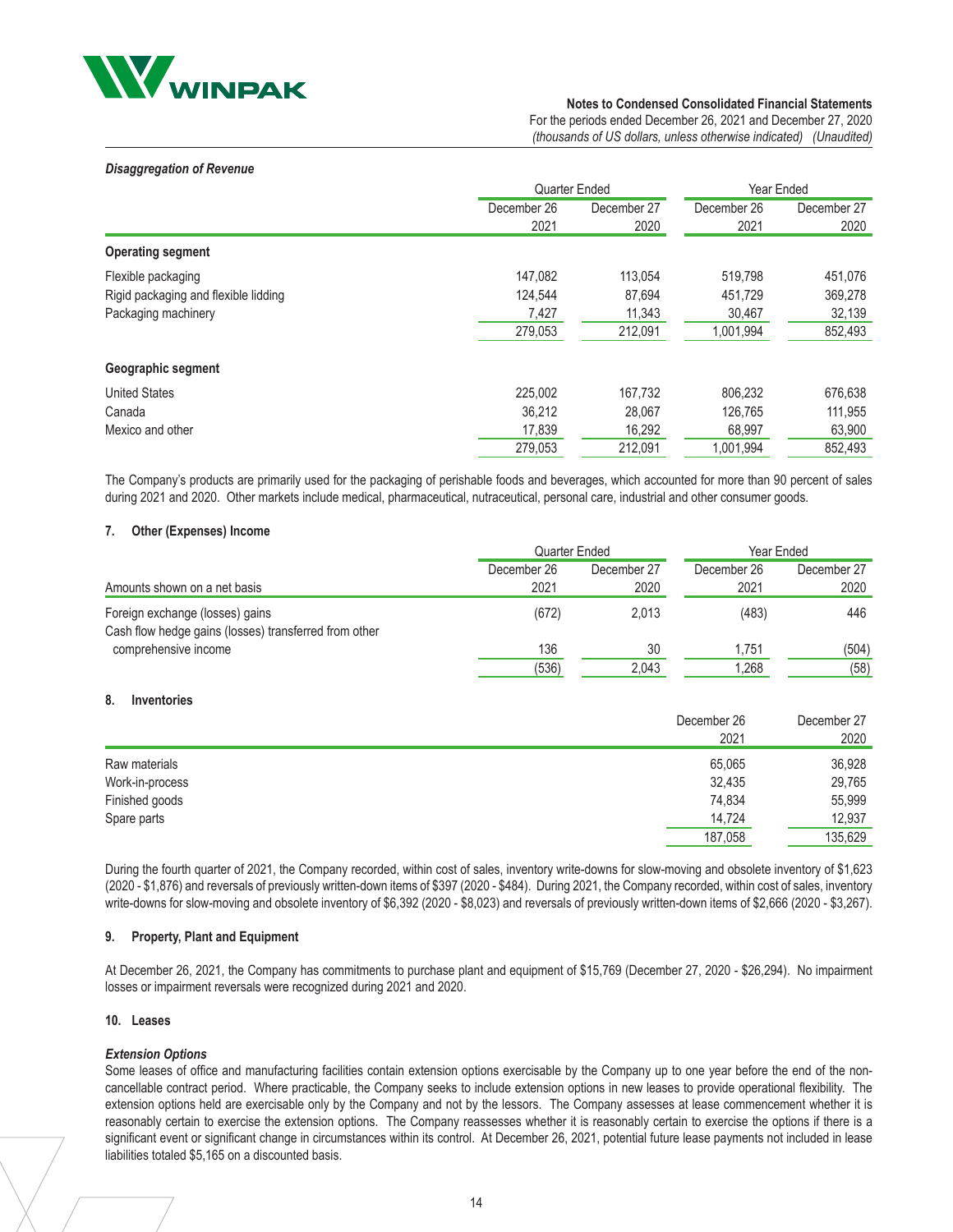# **11. Dividends**

During the fourth quarter of 2021, dividends in Canadian dollars of 3 cents per common share were declared (2020 - 3 cents) and during 2021, 12 cents per common share were declared (2020 - 12 cents). In addition, the Company paid a special dividend in Canadian dollars of \$3.00 per common share on July 9, 2021.

#### **12. Earnings Per Share**

|                                                          | Quarter Ended |             | Year Ended  |             |
|----------------------------------------------------------|---------------|-------------|-------------|-------------|
|                                                          | December 26   | December 27 | December 26 | December 27 |
|                                                          | 2021          | 2020        | 2021        | 2020        |
| Net income attributable to equity holders of the Company | 30.031        | 27.256      | 103.808     | 106.321     |
| Weighted average shares outstanding (000's)              | 65.000        | 65,000      | 65,000      | 65,000      |
| Basic and diluted earnings per share - cents             | 46            | 42          | 160         | 164         |

#### **13. Financial Instruments**

The Company measures assets and liabilities under the following fair value hierarchy in accordance with IFRS. The inputs used for fair value measurements, including their classification within the required three levels of the fair value hierarchy that prioritizes the inputs used for fair value measurement, are as follows:

Level 1 - unadjusted quoted prices in active markets for identical assets or liabilities;

Level 2 - inputs other than quoted prices that are observable for the asset or liability either directly or indirectly; and

Level 3 - inputs that are not based on observable market data.

The fair value of cash and cash equivalents, trade and other receivables, including trade and other receivables subject to factoring arrangements and classified as measured at fair value through other comprehensive income (FVOCI), trade payables and other liabilities approximate their carrying value because of the short-term maturity of these instruments. The fair value of foreign currency forward contracts, designated as cash flow hedges, has been determined by valuing those contracts to market against prevailing forward foreign exchange rates as at the reporting date.

The following table presents the classification of financial instruments within the fair value hierarchy:

| Financial Assets (Liabilities)                                   | Level 1 | Level 2 | Level 3                  | Total |
|------------------------------------------------------------------|---------|---------|--------------------------|-------|
| At December 26, 2021<br>Foreign currency forward contracts - net |         | (715)   | $\overline{\phantom{a}}$ | (715) |
| At December 27, 2020<br>Foreign currency forward contracts - net |         | 1.138   |                          | 1.138 |

When the Company has a legally enforceable right to set off supplier rebates accounts receivable against supplier trade payables and intends to settle the amount on a net basis or simultaneously, the balance is presented as an offset within 'Trade payables and other liabilities' on the consolidated balance sheet. At December 26, 2021, the supplier rebate receivable balance that was offset was \$6,972 (December 27, 2020 - \$5,390).

#### **14. Financial Risk Management**

In the normal course of business, the Company has risk exposures consisting primarily of foreign exchange risk, interest rate risk, commodity price risk, liquidity risk, and credit risk. The Company manages its risks and risk exposures through a combination of derivative financial instruments, insurance, a system of internal and disclosure controls and sound business practices. The Company does not purchase any derivative financial instruments for speculative purposes.

Financial risk management is primarily the responsibility of the Company's corporate finance function. Significant risks are regularly monitored and actions are taken, when appropriate, according to the Company's approved policies, established for that purpose. In addition, as required, these risks are reviewed with the Company's Board of Directors.

## *Foreign Exchange Risk*

Translation differences arise when foreign currency monetary assets and liabilities are translated at foreign exchange rates that change over time. These foreign exchange gains and losses are recorded in other (expenses) income. As a result of the Company's CDN dollar net asset monetary position as at December 26, 2021, a one-cent change in the period-end foreign exchange rate from 0.7805 to 0.7705 (CDN to US dollars) would have decreased net income by \$231 for 2021. Conversely, a one-cent change in the period-end foreign exchange rate from 0.7805 to 0.7905 (CDN to US dollars) would have increased net income by \$231 for 2021.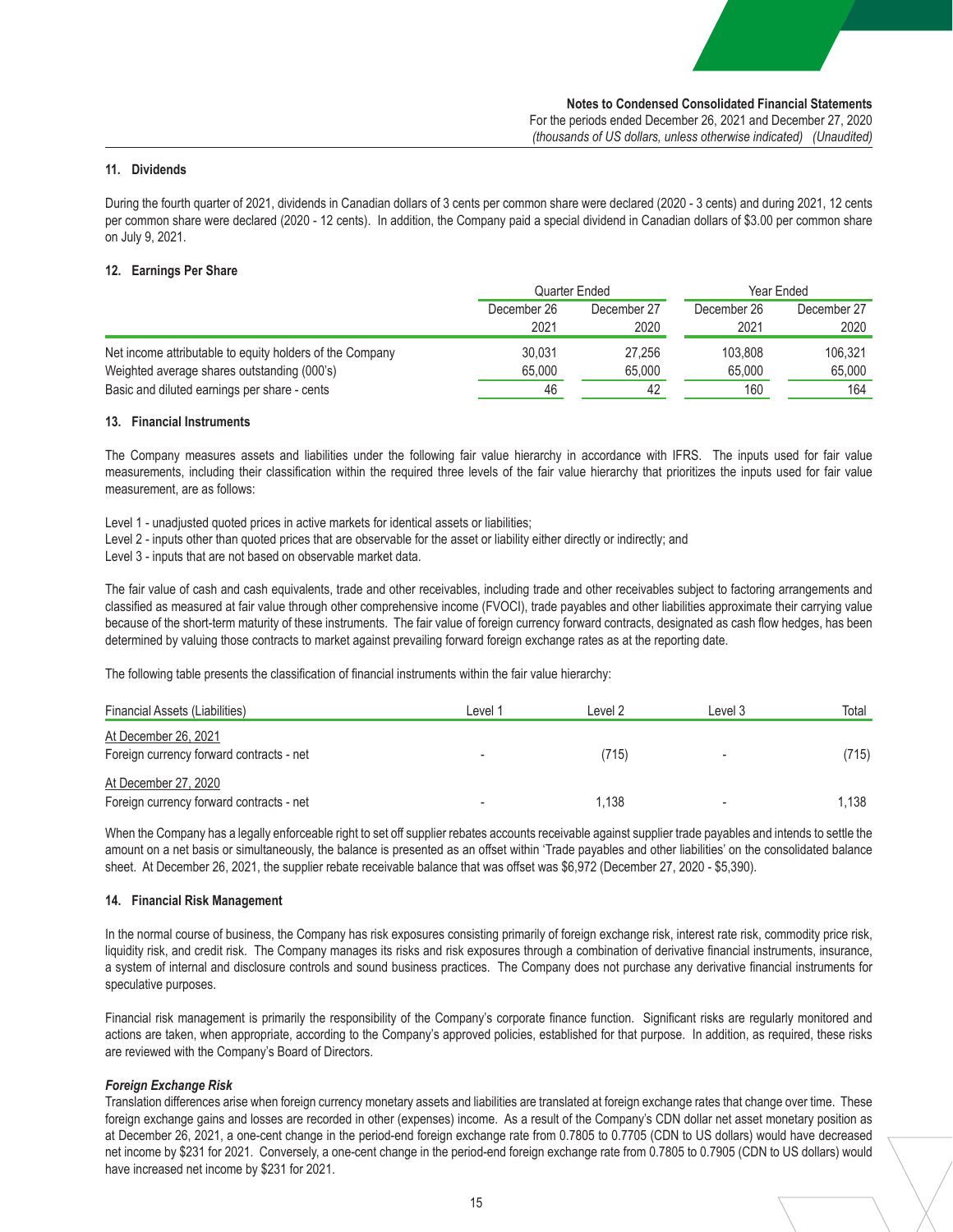

**Notes to Condensed Consolidated Financial Statements** For the periods ended December 26, 2021 and December 27, 2020 *(thousands of US dollars, unless otherwise indicated) (Unaudited)*

The Company's Foreign Exchange Policy requires that between 50 and 80 percent of the Company's net requirement of CDN dollars for the ensuing 9 to 15 months will be hedged at all times with a combination of cash and cash equivalents and forward or zero-cost option foreign currency contracts. The Company may also enter into foreign currency forward contracts when equipment purchases and special dividend payments will be settled in foreign currencies. Transactions are only conducted with certain approved 'AA' rated or higher Schedule 1 CDN financial institutions. All foreign currency contracts are designated as cash flow hedges of the highly probable CDN dollar expenditures. These derivatives meet the hedge effectiveness criteria as a result of the following factors:

a) An economic relationship exists between the hedged item and the hedging instrument as notional amounts match and both the hedged item and hedging instrument fair values move in response to the same risk - foreign exchange rates. There are no significant reasons or causes for the designated hedged item and hedging instrument to be mismatched since the hedging instrument matures during the same month as the expected hedged expenditures are incurred. The correlation between the foreign exchange rate of the hedged item and the hedging instrument should be highly correlated and closely aligned as the maturity and the notional amount are the same.

b) The hedge ratio is one to one for this hedging relationship as the hedged item is foreign currency risk that is hedged with a foreign currency hedging instrument.

c) Credit risk is not material in the fair value of the hedging instrument.

The Company has identified two sources of potential ineffectiveness: a) the timing of cash flow differences between the expenditure and the related derivative and b) the inclusion of credit risk in the fair value of the derivative not replicated in the hedged item. The Company expects the impact of these sources of hedge ineffectiveness to be minimal. The timing of hedge settlements and incurred expenditures are closely aligned as they are expected to occur within 30 days of each other. Credit risk is not a material component of the fair value of the Company's hedging instruments as all counterparties are 'AA' rated or higher Schedule 1 CDN financial institutions.

Certain foreign currency contracts matured during the fourth quarter of 2021 and the Company realized pre-tax foreign exchange gains of \$136 (year-todate gains - \$884) of which gains of \$136 were recorded in other (expenses) income (year-to-date gains - \$1,751) and \$0 was recorded directly to equity (year-to-date losses - \$867). During the fourth quarter of 2020, the Company realized pre-tax foreign exchange gains of \$30 (year-to-date losses - \$504) which were recorded in other (expenses) income.

As at December 26, 2021, the Company had US to CDN dollar foreign currency forward contracts outstanding with a notional amount of US \$33.0 million at an average exchange rate of 1.2550 maturing between January and October 2022. The fair value of these financial instruments was negative \$715 US and the corresponding unrealized loss has been recorded in other comprehensive income. The Company did not recognize any ineffectiveness on the hedging instruments during 2021 and 2020.

### *Interest Rate Risk*

The Company's interest rate risk arises from interest rate fluctuations on the finance income that it earns on its cash invested in money market accounts and short-term deposits. The Company developed and implemented an investment policy, which was approved by the Company's Board of Directors, with the primary objective to preserve capital, minimize risk and provide liquidity. Regarding the December 26, 2021 cash and cash equivalents balance of \$377.5 million, a 1.0 percent increase/decrease in interest rate fluctuations would increase/decrease income before income taxes by \$3,775 annually.

### *Commodity Price Risk*

The Company's manufacturing costs are affected by the price of raw materials, namely petroleum-based and natural gas-based plastic resins and aluminum. In order to manage its risk, the Company has entered into selling price-indexing programs with certain customers. Changes in raw material prices for these customers are reflected in selling price adjustments but there is a slight time lag. For 2021, 69 percent of revenue was generated from customers with selling price-indexing programs. For all other customers, the Company's preferred practice is to match raw material cost changes with selling price adjustments, albeit with a slight time lag. This matching is not always possible, as customers react to selling price pressures related to raw material cost fluctuations according to conditions pertaining to their markets.

### *Liquidity Risk*

Liquidity risk is the risk that the Company would not be able to meet its financial obligations as they come due. Management believes that the liquidity risk is low due to the strong financial condition of the Company. This risk assessment is based on the following: (a) cash and cash equivalents amounts of \$377.5 million, (b) no outstanding bank loans, (c) unused credit facilities comprised of unsecured operating lines of \$38 million, (d) the ability to obtain term-loan financing to fund an acquisition, if needed, (e) an informal investment grade credit rating and (f) the Company's ability to generate positive cash flows from ongoing operations. Management believes that the Company's cash flows are more than sufficient to cover its operating costs, working capital requirements, capital expenditures, payment of lease liabilities and dividend payments in 2022. The Company's trade payables and other liabilities and derivative financial instrument liabilities are all due within twelve months.

#### *Credit Risk*

The Company is exposed to credit risk from its cash and cash equivalents held with banks and financial institutions, derivative financial instruments (foreign currency forward contracts), as well as credit exposure to customers, including outstanding trade and other receivable balances.